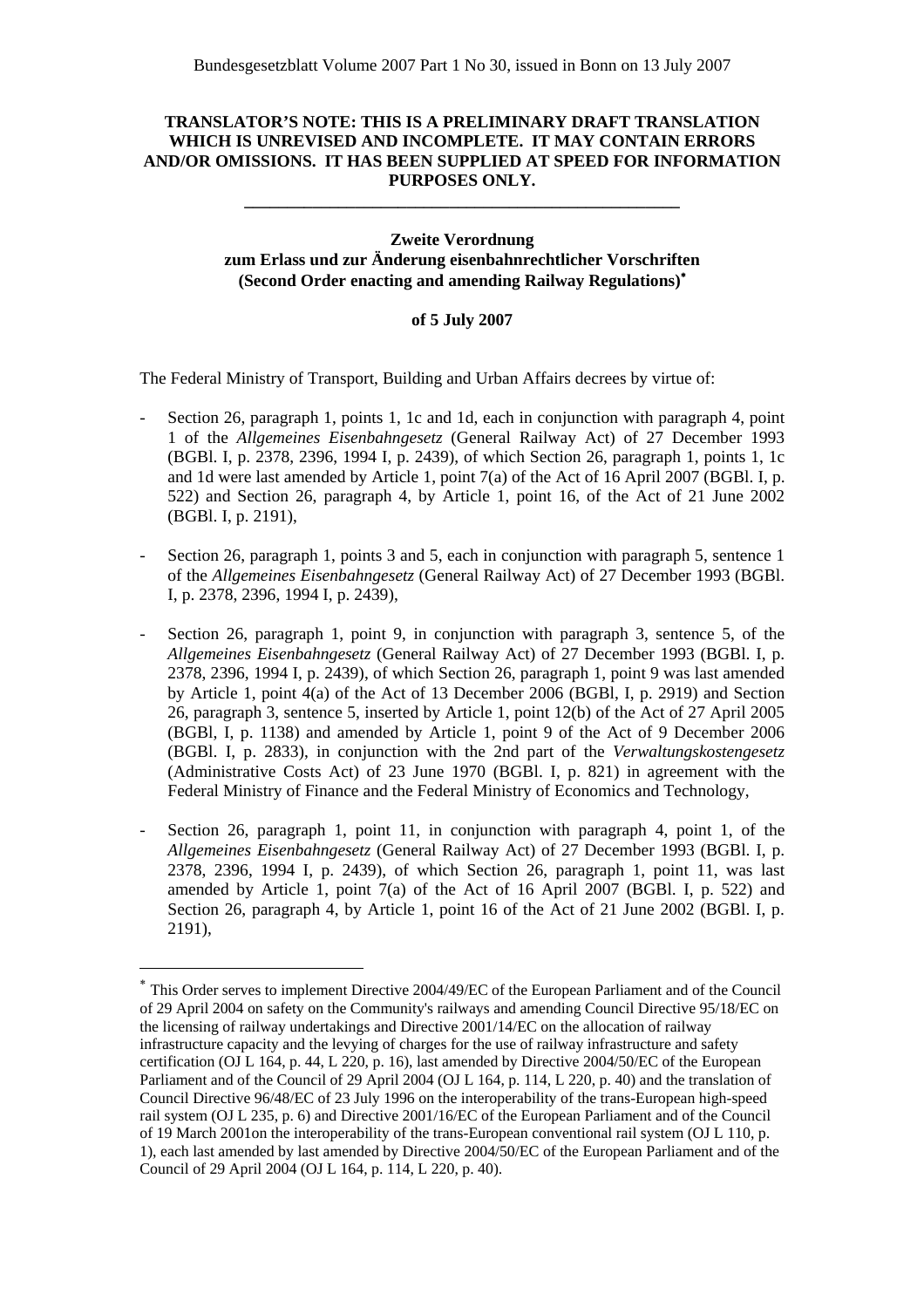- Section 26, paragraph 1, points 13 to 15, each in conjunction with paragraph 4, point 1, and paragraph 5, sentence 1 of the *Allgemeines Eisenbahngesetz* (General Railway Act) of 27 December 1993 (BGBl. I, p. 2378, 2396, 1994 I, p. 2439), of which Section 26, paragraph 1, points 13 to 15, was inserted by Article 1, point 7(a) of the Act of 16 April 2007 (BGBl. I, p. 522) and Section 26, paragraph 4, by Article 1, point 16 of the Act of 21 June 2002 (BGBl. I, p. 2191):

### Article 1

Verordnung über die Interoperabilität des transeuropäischen Eisenbahnsystems (Order on the Interoperability of the Trans-European Rail System) (Transeuropäische-Eisenbahn-Interoperabilitätsverordnung (Trans-European Rail Interoperability Order) – TEIV

# **Part 1**

### **General provisions**

#### **Section 1**

#### **Scope**

(1) This Order shall apply to the German part of the trans-European rail system shown in Annex 1, together with the infrastructures laid down therein and the rolling stock travelling on these infrastructures.

- (2) This Order shall not apply to:
- 1. Railway infrastructure of service facilities or to rolling stock travelling exclusively on these infrastructures;
- 2. Railway infrastructures and rolling stock used exclusively for historical or tourism purposes.

### **Section 2**

#### **Definitions**

For the purpose of this Order, the following definitions shall apply:

- 1. "Interoperability" means the ability of the trans-European rail system to allow the safe and uninterrupted movement of trains;
- 2. "Subsystems" means that the trans-European high-speed rail system is subdivided into structural or functional subsystems, as described in Annex II to Council Directive 96/48/EC of 23 July 1996 on the interoperability of the trans-European high-speed rail system (OJ L 235, p. 6) and Directive 2001/16/EC of the European Parliament and of the Council of 19 March 2001 on the interoperability of the conventional rail system (OJ L 110, p. 1), in each case last amended by Directive 2004/50/EC of the European Parliament and of the Council of 29 April 2004 (OJ L 164, p. 114, L 220, p. 40);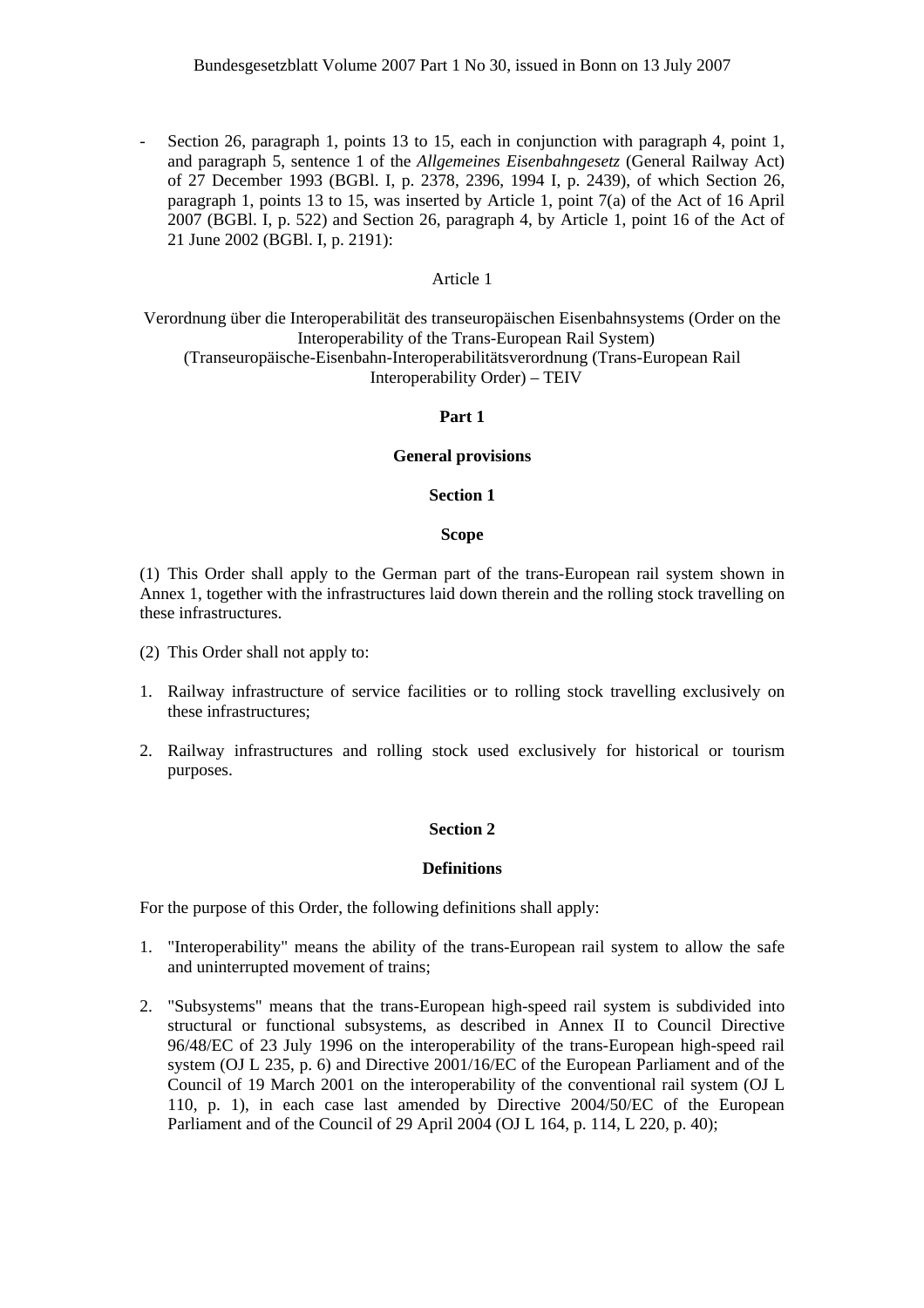- 3. "Interoperability constituents" means any elementary component, group of components, subassembly or complete assembly of equipment, including computer programs and other intangible objects, incorporated or intended to be incorporated into a subsystem;
- 4. "Essential requirements" means all the conditions set out in Annex III to Directives 96/48/EC and 2001/16/EC;
- 5. "Technical specifications for interoperability" (TSIs) means the specifications within the meaning of Chapter II of Directives 96/48/EC and 2001/16/EC by which each subsystem or part subsystem is covered in order to meet the essential requirements and to ensure interoperability;
- 6. "Notified bodies" means the bodies, within the meaning of Chapter V of Directives 96/48/EC and 2001/16/EC, which are responsible for assessing the conformity or suitability for use of the interoperability constituents or for appraising the EC procedure for verification of the subsystems;
- 7. "Upgrading" means work to modify a subsystem or part of a subsystem which changes the overall performance of the subsystem;
- 8. "Renewal" means work to replace a subsystem or part of a subsystem which does not change the overall performance of the subsystem;
- 9. "Maintenance-related replacement" means replacement of components by parts of identical function and performances in the context of predictive or corrective maintenance;
- 10. "Test runs" means runs for the practical testing of new technical or operating parameters of rolling stock and runs for the practical testing of the safe operation of rolling stock;
- 11. "Authorised representative" means a person assigned the task in a written declaration by the manufacturer of an interoperability constituent to act on his behalf with regard to specific obligations imposed upon him pursuant to this Order.

# **Section 3**

### **Satisfaction of the essential requirements**

The trans-European rail system, subsystems and interoperability constituents shall meet the relevant essential requirements.

#### **Section 4**

### **Technical specifications for interoperability**

The technical specifications for interoperability (technical specifications) shall be applied in accordance with Annex 2. The application of technical specifications which are directly applicable Community law shall not be affected.

### **Part 2**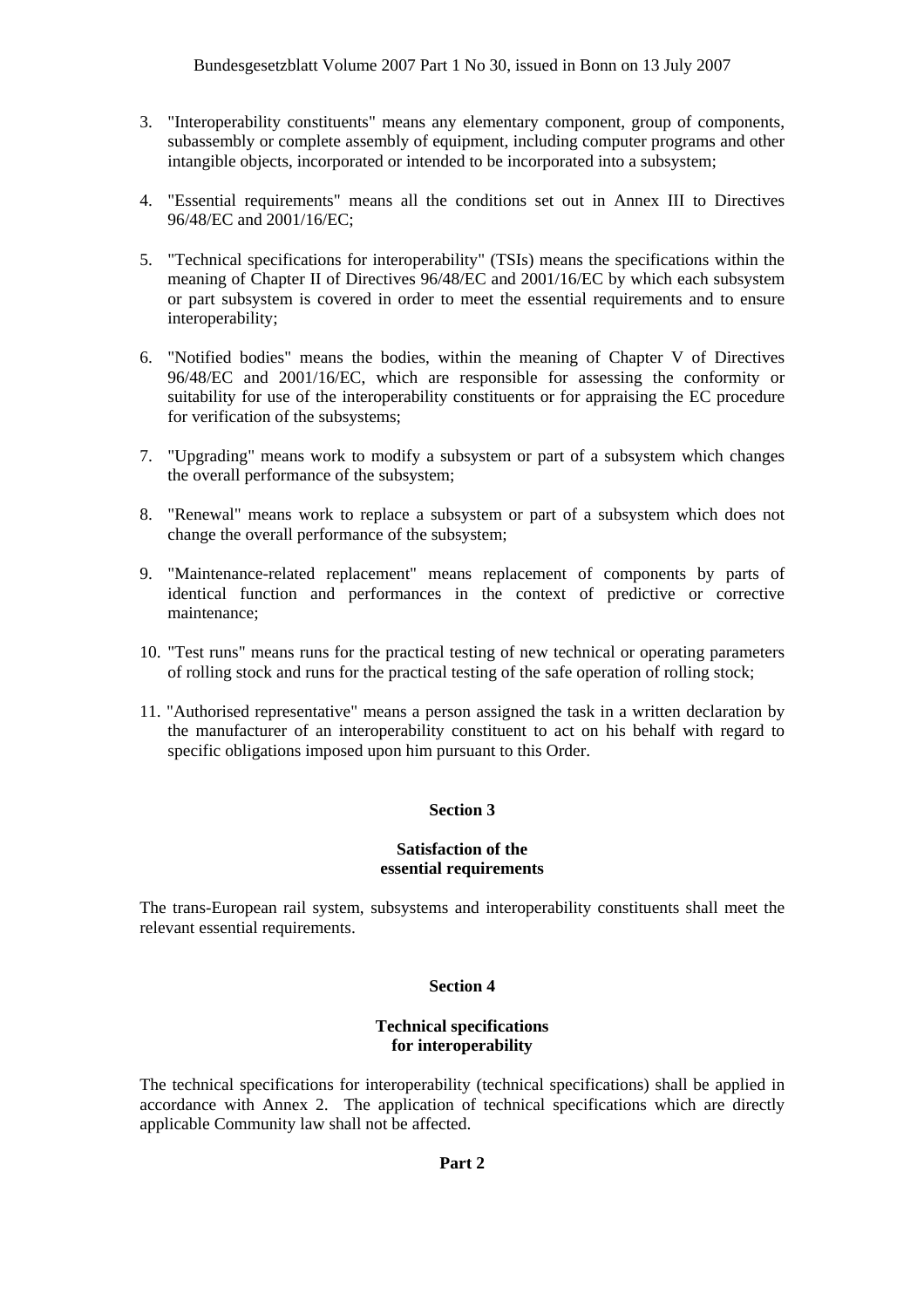# **Issuing of authorisation of putting into service**

# **Section 5**

# **Derogations from the application of technical specifications**

(1) Derogations from the application of certain technical specifications may be authorised by the safety authority on written application:

- 1. for a proposed new line, for the renewal or upgrading of a line, or for rolling stock at an advanced stage of development or the subject of a contract in course of performance when these technical specifications are published;
- 2. for any proposed renewal, extension or upgrading of a line or rolling stock, when the application of the technical specifications would compromise the economic viability of the project and/or the compatibility of the rail system in the Federal Republic of Germany;
- 3. where, following an accident, including a terrorist attack or a natural disaster, the rapid restoration of the network is not economically reasonable or technically sensible in the case of partial or total application of the relevant technical specifications;
- 4. for wagons of the conventional part of the trans-European rail system which are also to be used in third countries with a different track gauge from the standard gauge.
- (2) The application shall contain the following:
- 1. a description of the project including the planned implementation strategy and the technical and operational context of the project,
- 2. the designation of the technical specifications or the parts of the technical specifications that are not to be applied,
- 3. the designation of the provisions which are to be applied in their stead and
- 4. the reasons for the derogation applied for based on technical and economic criteria which refer to the existence of exceptional situations in accordance with paragraph 1.

The safety authority may require the application to be communicated electronically and in a specific file format.

(3) The safety authority shall notify the Commission of the application in accordance with Article 7, subparagraph 2, of the respectively applicable Directive 96/48/EC or 2001/16/EC.

(4) The decision of the safety authority shall be given in writing after the procedure in accordance with Article 7, subparagraph 2, in conjunction with Article 21 of the respectively applicable Directive 96/48/EC or 2001/16/EC has been completed. At the same time, a decision shall be taken on the regulations to be applied in their stead.

# **Section 6**

# **Authorisation for putting**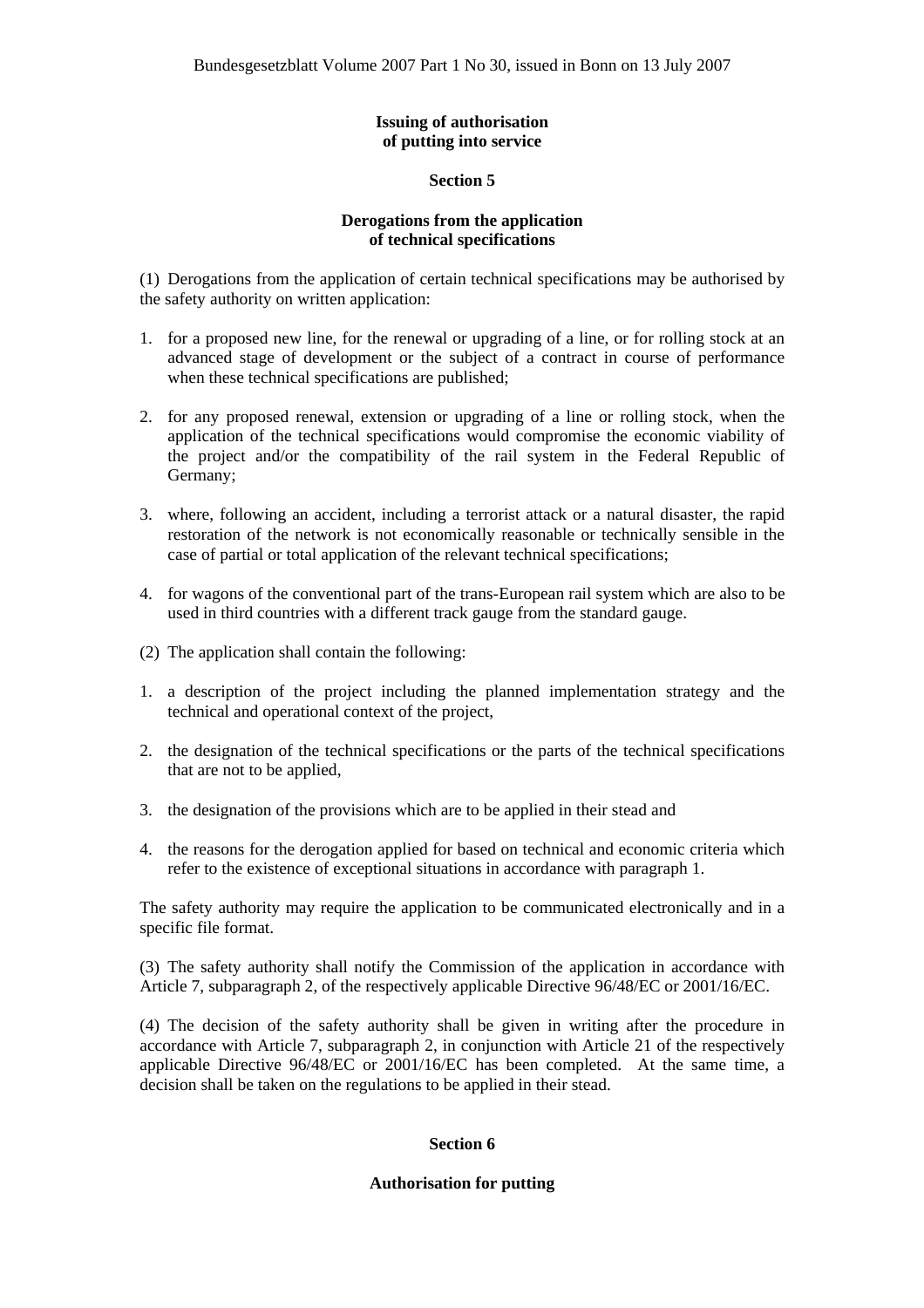### **structural subsystems into service**

(1) Putting a structural subsystem into service for the first time shall require authorisation (authorisation for putting into service), unless otherwise provided for in the applicable technical specifications. This shall apply irrespective of any previous assessment or approval of the project.

- (2) The following may apply for the authorisation for putting into service:
- 1. railways pursuant to Section 2, paragraph 1 of the *Allgemeines Eisenbahngesetz* (General Railways Act),
- 2. rolling stock keepers or
- 3. manufacturers.

The written application and the necessary documents for verification shall be submitted in German.

(3) Where technical specifications in accordance with Section 4 are applicable to a structural subsystem, authorisation for putting into service shall be granted on production of proof of

- 1. an "EC" declaration of verification pursuant to Article 18 in conjunction with Annex V to the respectively applicable Directive 96/48/EC or 2001/16/EC, including the technical file, after a notified body has conducted an "EC" verification procedure pursuant to Annex VI to the respectively applicable Directive 96/48/EC or 2001/16/EC and has drawn up the certificate of conformity,
- 2. compliance with the other legal provisions which must be applied to satisfy the essential requirements,
- 3. the usability of the structural subsystem in the trans-European rail system and
- 4. compliance with the provisions to be observed in the case of the granting of a derogation pursuant to Section 5 instead of the technical specifications.

In the case of a structural subsystem for which the "EC" declaration of verification is presented together with the necessary documents and which does not meet the essential requirements in full despite a certificate of conformity having been granted, the safety authority may order the applicant to allow additional verifications to be carried out and has to present the results of these verifications before the authorisation is granted. The safety authority may also carry out the verifications provided for under sentence 2 itself under the conditions set out therein.

(4) If no technical specifications are yet applicable to a structural subsystem, the safety authority shall take the decision itself on the authorisation for putting into service on production of proof of compliance with the applicable legal provisions, insofar as they regulate the essential requirements, and the usability of the structural subsystem in the trans-European rail system.

(5) Where rolling stock has been granted authorisation for putting into service, no further acceptance or other approval under the law governing railways shall be required.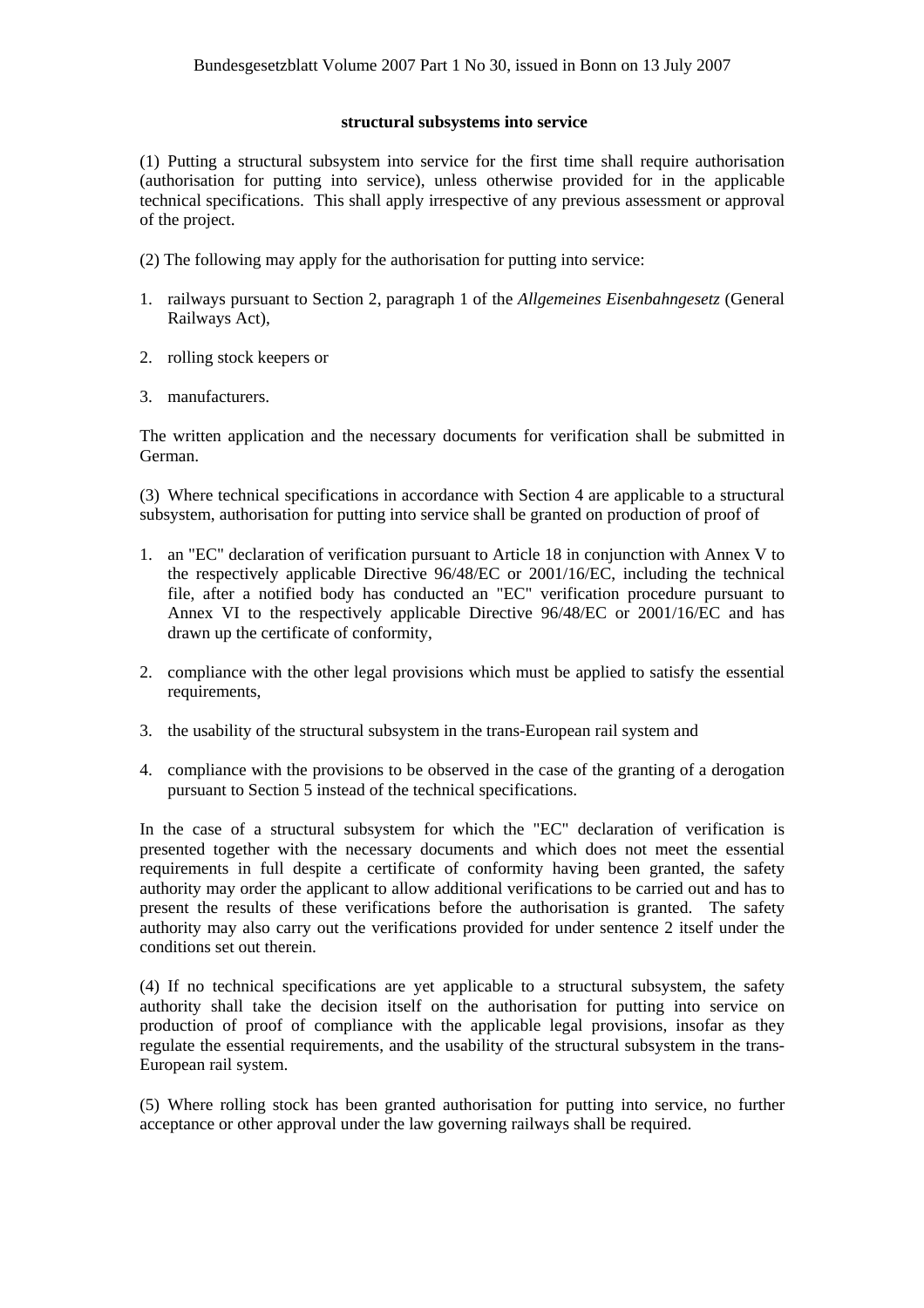(6) Rolling stock not covered by the technical specifications may be used without authorisation for putting into service if they are authorised for public transport according to other provisions under the law governing railways.

(7) Trial runs shall require special authorisation. The authorisation can be applied for from those listed in paragraph 2, sentence1, points 1 to 3 and shall be issued by the safety authority if proof is provided that through the trial runs the safety of the railway operation is not impaired.

(8) The safety authority shall take decisions on applications for the issue of an authorisation for putting into service without delay, but at the latest four months after submission of the documents necessary for the decision. If the safety authority establishes deficiencies concerning the documents submitted before the expiry of the time limit, it shall give the applicant the opportunity to remedy them. In the event referred to in sentence 2, the time limit shall be stayed until the deficiencies have been remedied.

(9) On first putting rolling stock into service, the holder of a authorisation for putting into service shall affix an alphanumerical identification code on the rolling stock in accordance with detailed instructions from the safety authority.

(10) The authorisation for putting into service and the special authorisation pursuant to paragraph 7 may be made subject to ancillary provisions, insofar as is necessary to ensure that the essential requirements are met or to ensure the safety of the rail transport operations.

# **Section 7**

# **Simplified authorisation for putting into service for rolling stock of approved structure**

(1) In respect of rolling stock to be produced or produced in series,

- 1. railways
- 2. rolling stock keepers or
- 3. manufacturers

may apply to the safety authority for general approval of the rolling stock series (type approval).

(2) The type approval shall be granted if authorisation for putting into service would have been granted for the prototype rolling stock examined. The type approval shall be limited to a period of validity of maximum five years. The type approval shall be extended on application; sentence 1 shall apply mutatis mutandis.

(3) The authorisation for putting into service shall be issued at the same time as the type approval for the prototype rolling stock.

(4) By way of derogation from Section 6, paragraphs 3 and 4, authorisation for putting into service for rolling stock of approved structure shall be granted on presentation of

- 1. the type approval and
- 2. a declaration by the applicant that the rolling stock conforms to the type approval.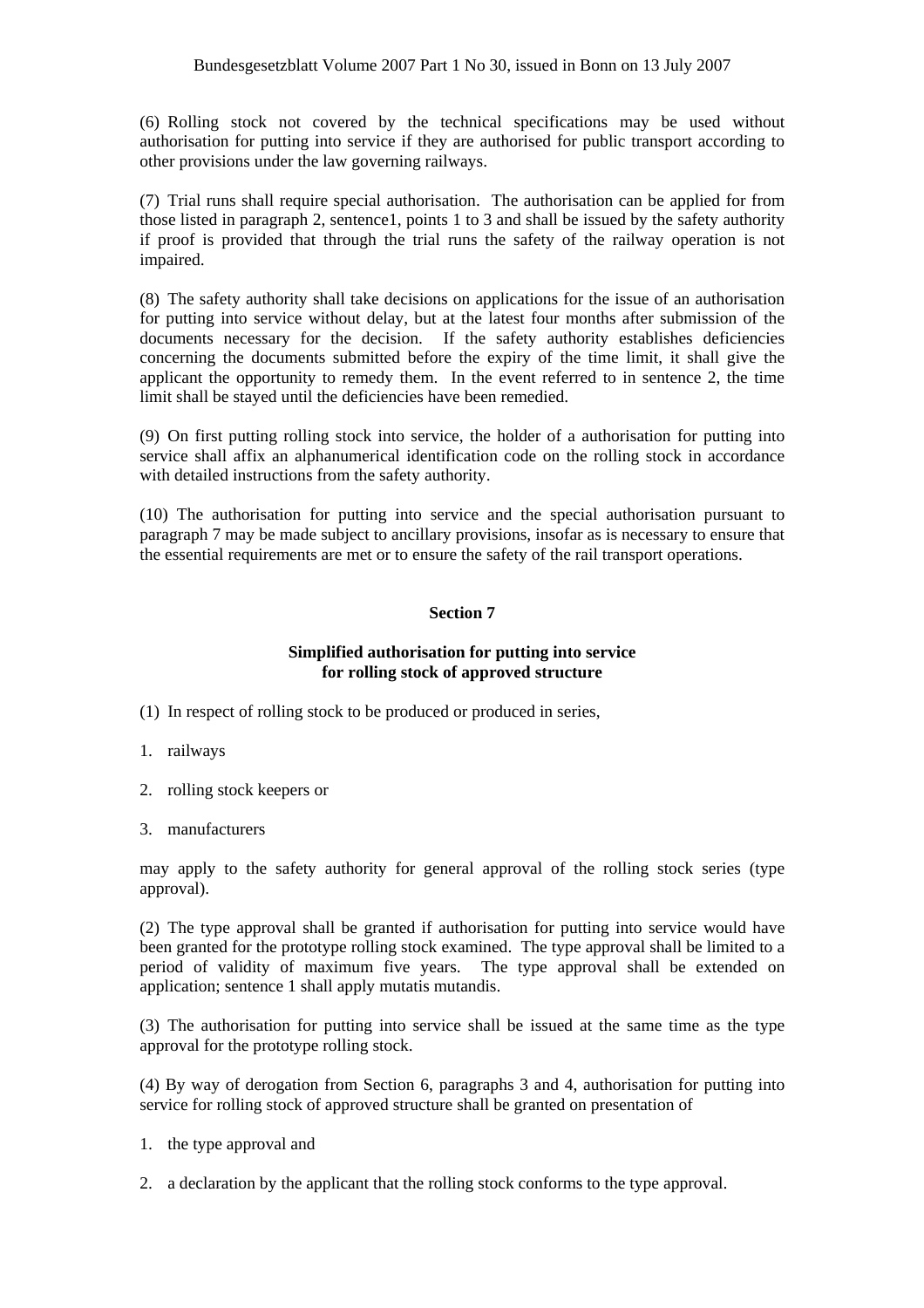### **Section 8**

# **Simplified authorisation for putting into service for rolling stock with foreign authorisation for putting into service**

(1) By way of derogation from Section 6, paragraphs 3 and 4, railway undertakings which have already obtained in another Member State or Switzerland a safety certificate within the meaning of Article 10(2)(b) of Directive 2004/49/EC of the European Parliament and of the Council of 29 April 2004 on safety on the Community's railways and amending Council Directive 95/18/EC on the licensing of railway undertakings and Directive 2001/14/EC on the allocation of railway infrastructure capacity and the levying of charges for the use of railway infrastructure and safety certification (OJ L 164, p. 44; OJ L 220, p. 16) and wish to provide rail transport services in Germany for rolling stock operated by them and already authorised for this purpose abroad, which is not regulated in full by technical specifications in respect of the essential requirements, shall by way of derogation from Section 6, paragraphs 3 and 4, be granted an authorisation for putting into service on production of evidence

- 1. that placing the rolling stock in service does not affect railway safety and
- 2. of the technical and operational compatibility of the rolling stock with the relevant operating conditions, especially with the energy supply system, the control command system and signalling, the track gauge, the clearance gauge, the load-bearing capacity of the track superstructure and the works.

(2) The authorisation for putting into service shall be applied for in writing. In addition to the foreign authorisation of the rolling stock, the documentation necessary to examine the application shall also be enclosed. Furthermore, information shall be required on the intended use, the history of operation and, where applicable, technical modifications undertaken after the authorisation.

(3) The safety authority may order test runs to verify whether the requirements pursuant to paragraph 1, points 1 and 2, are met. Section 6, paragraph 7, shall apply mutatis mutandis.

#### **Section 9**

### **Major upgrading and renewal of structural subsystems**

(1) Major upgrading or renewal of a structural subsystem following replacement in the course of maintenance work shall require an authorisation for putting into service in accordance with Section 6, which shall be granted by the safety authority on application by the operator of the structural subsystem.

(2) Works envisaged on a structural subsystem or part of a structural subsystem following replacement in the course of maintenance work shall be notified in writing to the safety authority by the operator of the structural subsystem with a description of the works envisaged allowing the safety authority to assess the scope and extent of the works foreseen. If in this respect there is to be a derogation from the technical specifications, reasons shall be given for this. Receipt of the notification shall be confirmed in writing without delay to the notifier.

(3) Upgrading or renewal within the meaning of Annex 3 shall be considered to be major.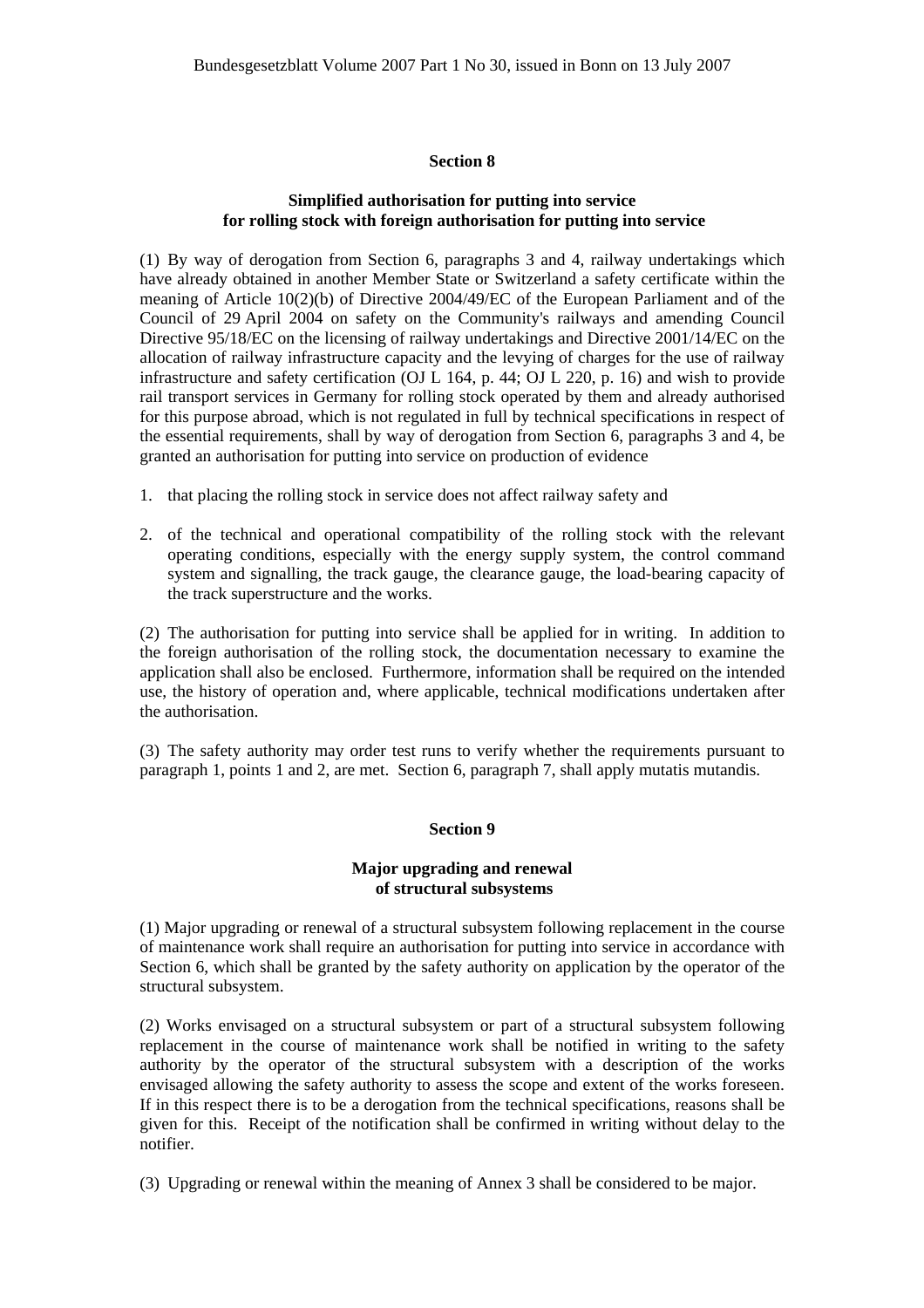(4) Within ten weeks of receipt of the notification and the documentation necessary for examination, the safety authority shall decide, with due regard for the applicable technical specifications, by written communication whether upgrading or renewal is major and therefore requires authorisation for putting into service. If the safety authority establishes deficiencies concerning the documents submitted before the expiry of the time limit, it shall give the notifier the opportunity to remedy them. In the event referred to in sentence 2, the time limit according to sentence 1 shall be stayed until the deficiencies have been remedied.

(5) The notification shall be considered as an application for the issuing of the authorisation for putting into service if this is declared to be necessary in accordance with paragraph 4.

(6) In the case the envisaged upgrading or renewal of a structural subsystem, with the authorisation for putting into service, the safety authority shall at the same time decide whether and, where appropriate, which derogations from the application of certain technical specifications are admissible. Derogations shall be admissible in so far as this is proportionate and does not affect the safety of operation of the railway. A decision shall also be taken on the provisions to be applied instead of the technical specifications.

(7) The safety authority shall take a decision on the authorisation for putting into service within four months at the latest following the presentation of all necessary documents. The verification shall be confined to the part of the subsystem affected by the upgrading or renewal. If the safety authority establishes deficiencies concerning the documents submitted before the expiry of the time limit, it shall give the applicant the opportunity to remedy them. In the event referred to in sentence 3, the time limit according to sentence 1 shall be stayed until the deficiencies have been remedied.

# **Part 3**

# **Interoperability constituents**

# **Section 10**

# **Placing on the market and use of interoperability constituents**

- (1) Interoperability constituents may be placed on the market only if
- 1. they comply with the relevant provisions of the technical specifications,
- 2. in accordance with the respective applicable technical specifications, they are subject to an assessment of conformity and, in so far as is necessary to prove that the essential requirements are met, of suitability for use,
- 3. an "EC" declaration of conformity has been granted and, insofar as is necessary as evidence that the essential requirements are met, through a declaration of suitability for use in accordance with Article 13(1) in conjunction with Annex IV to the respectively applicable Directive 96/48/EC or 2001/16/EC.

(2) The obligation to satisfy the requirements in accordance with paragraph 1 shall lie with the manufacturer of the interoperability constituent or his authorised representative established in the European Union. If a manufacturer who neither possesses a registered office in the European Union nor has an authorised representative established in the European Union does not satisfy the obligations according to sentence 1 or if the evidence that the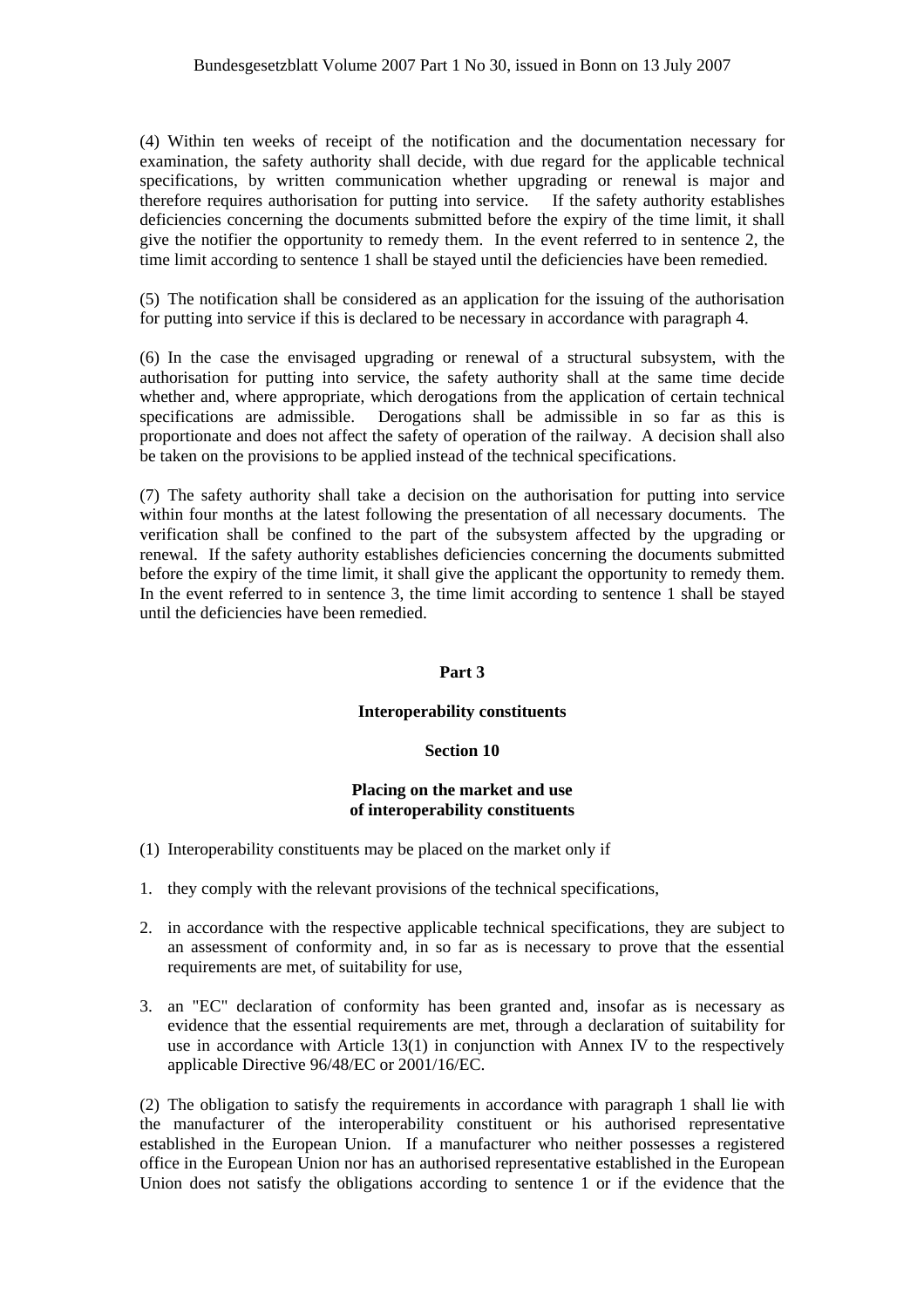requirements according to paragraph 1 has not been produced for other reasons, the obligation shall be met by the person who wishes to place the interoperability constituents on the market.

(3) Railways and keepers of rolling stock shall ensure that interoperability constituents are suitably installed, used as intended and maintained on schedule.

(4) Insofar as the technical specifications do not contain exhaustive regulations to ensure that the essential requirements are satisfied in the German part of the trans-European rail system, the railways and keepers of rolling stock shall ensure compliance with the applicable legal provisions.

(5) Paragraphs 1 to 4 shall apply mutatis mutandis to assembled interoperability constituents within the meaning of Article 13(4), sentence 2, of the respectively applicable Directive 96/48/EC or 2001/16/EC for the manufacture for own use and in the case of interoperability constituents already placed on the market or major changes in their use.

# **Section 11**

# **Failure to meet the essential requirements**

(1) Where the safety authority takes measures pursuant to Section 5a of the *Allgemeines Eisenbahngesetz* (General Railway Act) because an interoperability constituent does not meet the essential requirements, it shall carry out the procedure in accordance with Article 12(1), sentence 2, and paragraph 2 of the respectively applicable Directive 96/48/EC or 2001/16/EC and shall inform the Commission and the other Member States without delay.

(2) If facts become known to the supervisory authority competent under regional law indicating that the essential requirements are not met by an interoperability constituent, it shall inform the safety authority of this which shall proceed in accordance with paragraph 1.

# **Part 4**

# **Obligations of the railways, keepers of rolling stock and manufacturers**

# **Section 12**

# **Obligations of the railways and the keepers of rolling stock**

During the operation of subsystems, railways and the keepers of rolling stock shall ensure that

- 1. the structural subsystems they operate permanently meet the requirements arising from the technical specifications and legal provisions applicable on the granting of the authorisation for putting into service,
- 2. an infrastructure list or rolling stock list in accordance with the applicable technical specifications is drawn up and updated annually and published on their Internet site, the address of the Internet site is announced in the *Bundesanzeiger* (Federal Gazette) and these lists, following their drawing up and after each update, are communicated to the safety authority in one of the electronic file formats defined by the latter.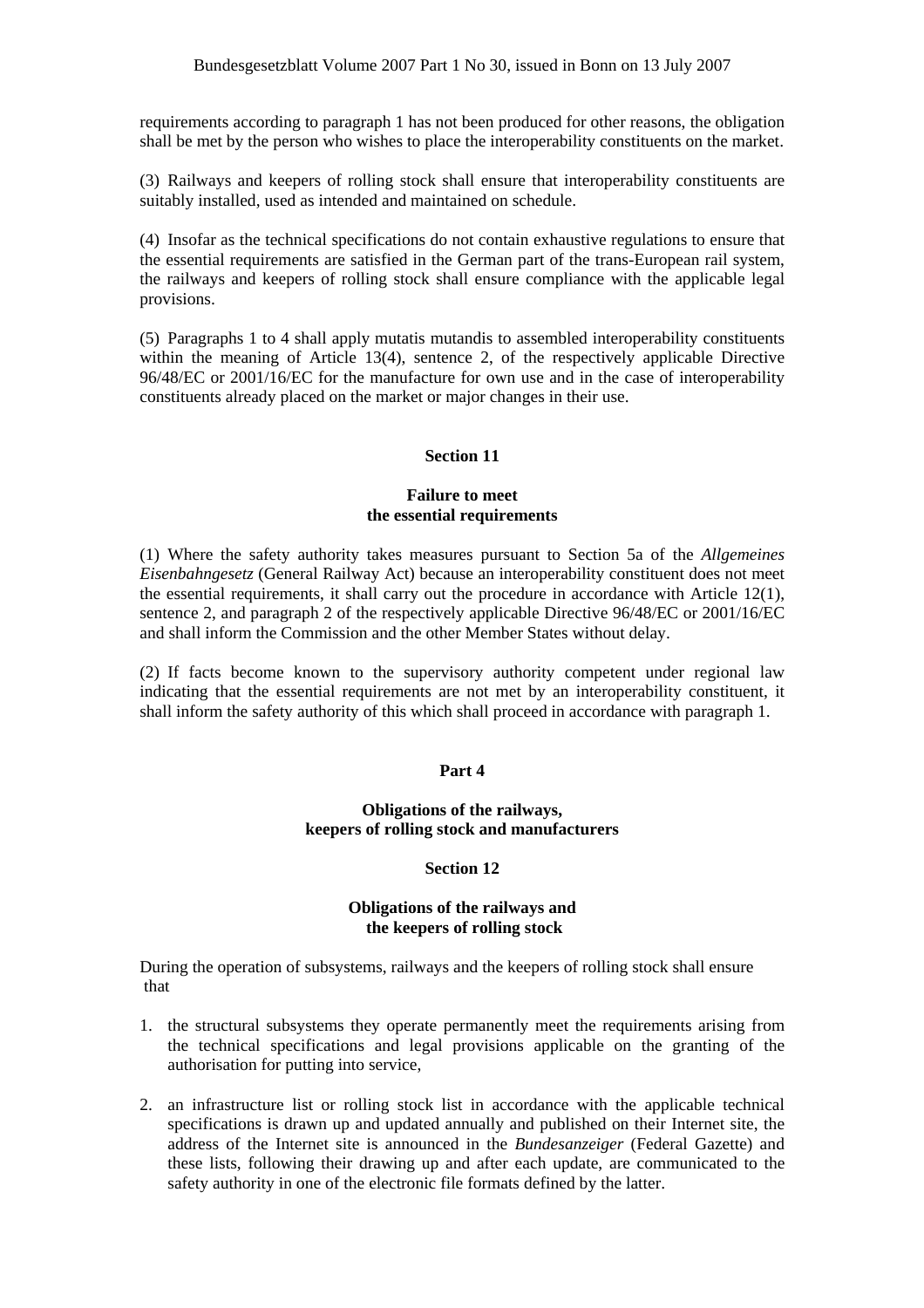### **Section 13**

#### **Obligations to cooperate**

- (1) If, within the territory of the Federal Republic of Germany
- 1. railways or keepers of rolling stock with their registered office within the country or
- 2. manufacturers of interoperability constituents or structural subsystems with their registered office within the country

find that a body notified by another Member State of the European Union does not comply with the provisions of Article 20(4) in conjunction with Annex VII to the respectively applicable Directive 96/48/EC or 2001/16/EC or does not meet the obligations associated with the responsibility, the Federal Railway Authority shall be informed. The Federal Railway Authority shall inform the Commission of this.

(2) Paragraph 1, sentence 1, shall apply mutatis mutandis insofar as the persons subject to the obligation have reason to believe that a German notified body fails to meet the provisions of Article 20(4) in conjunction with Annex VII to the respectively applicable Directive 96/48/EC or 2001/16/EC.

### **Section 14**

#### **Document retention obligations**

(1) Any person who has received an authorisation for putting into service in accordance with the provisions of part 2 of this Order shall be required to retain the authorisation for putting into service and the evidence necessary to obtain the authorisation for putting into service for as long as the subsystem can serve its intended use. If he disposes of the approved structural subsystem, the documents shall be handed over with it. Sentence 1 shall apply mutatis mutandis for the acquirer of the subsystem.

(2) Modification work on a subsystem or part of a subsystem which is not major shall be documented. Paragraph 1 shall apply mutatis mutandis.

# **Part 5**

#### **Notified bodies**

#### **Section 15**

#### **Tasks of the notified bodies**

(1) Notified bodies shall, on written application,

1. assess the conformity and suitability for use of interoperability constituents in accordance with Article 13(2) in conjunction with point 2 of Annex IV to the respectively applicable Directive 96/48/EC or 2001/16/EC and in accordance with the applicable technical specifications and in the case of evidence of conformity and, where appropriate, suitability for use, draw up a examination certificate,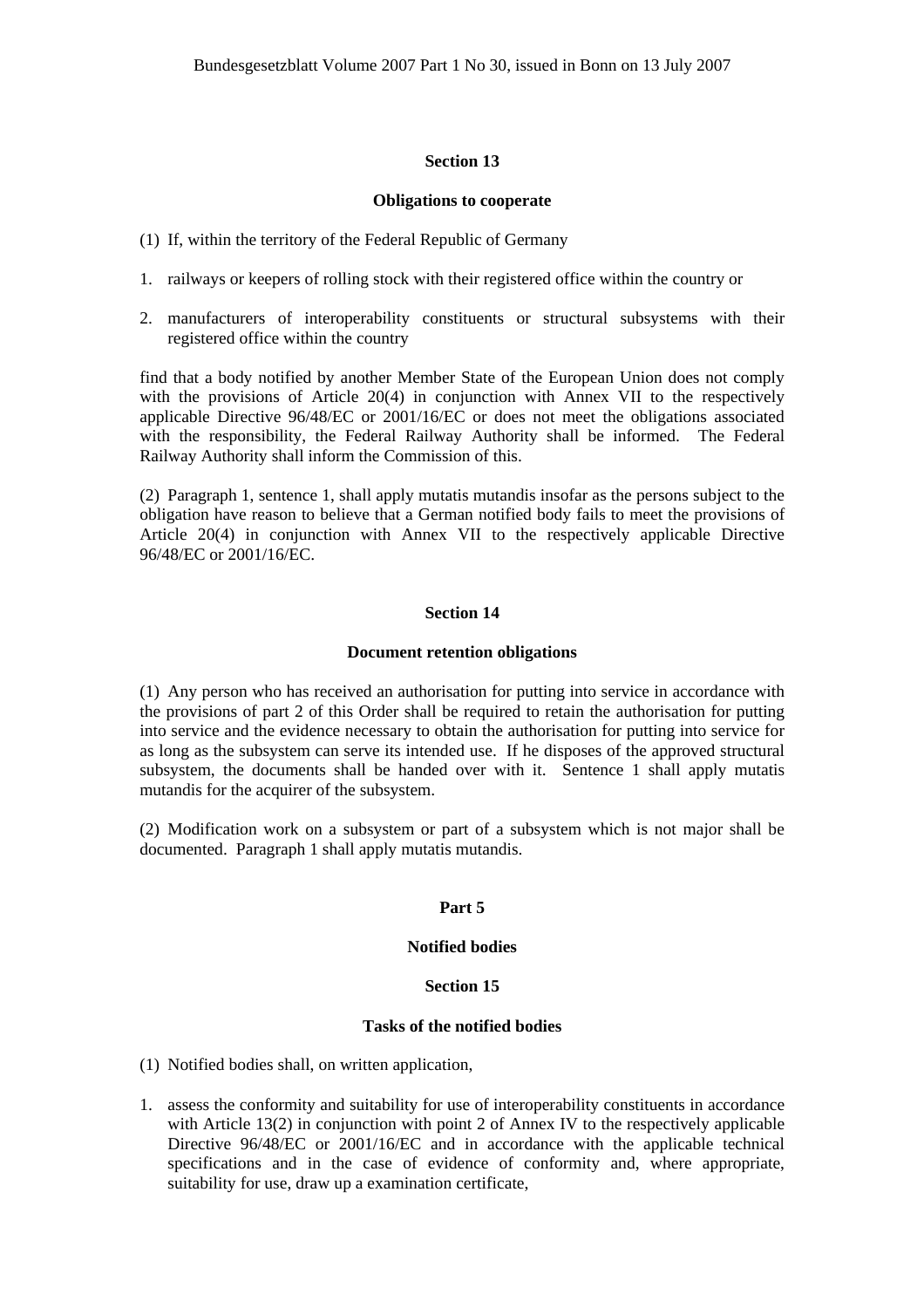2. carry out the "EC" verification of subsystems in accordance with Article 18 in conjunction with Annex VI to the respectively applicable Directive 96/48/EC or 2001/16/EC and in accordance with the applicable technical specifications and in the case of evidence of conformity and, where appropriate, suitability for use, draw up a examination certificate in accordance with point 3 of Annex VI to the respectively applicable Directive 96/48/EC or 2001/16/EC and the technical file pursuant to Article 18(3) in conjunction with point 4 of Annex VI to the respectively applicable Directive 96/48/EC or 2001/16/EC and to add it to the examination certificate.

(2) The documents necessary for proof of conformity and, where appropriate, suitability for use shall be enclosed with the application.

(3) The notified body shall suspend or withdraw a examination certificate if the conditions for establishing it are no longer met.

(4) The notified bodies shall periodically publish the information provided for in point 7 of Annex VI to Directives 96/48/EC and 2001/16/EC. Personal and operational data may not be published. It shall be ensured that trade secrets are kept.

# **Section 16**

# **Subcontracting**

(1) A notified body may have recourse to third parties to carry out parts of the "EC" verification procedure and the conformity and suitability for use procedure (subcontractors). The subcontractor must possess the necessary competence and reliability to carry out the work assigned to him suitably.

(2) The notified body shall keep a list of all its subcontractors and update it on an ongoing basis.

# **Section 17**

# **Other obligations of the notified bodies**

(1) If a German notified body has reason to believe that another notified body does not meet the criteria of Article 20(3) in conjunction with Annex VII to Directive 96/48/EC, it shall inform the Federal Railway Authority without delay.

(2) A notified body shall inform the notified bodies nationally and in the other Member States and the supervisory and authorisation authorities of all examination certificates which it has suspended, withdrawn or rejected and of the underlying reasons for this.

(3) The notified bodies shall communicate to the supervisory authorities of other Member States all the information necessary to carry out railway supervision.

(4) The notified bodies shall cooperate with the coordination group pursuant to Article 20(5) of Directives 96/48/EC and 2001/16/EC.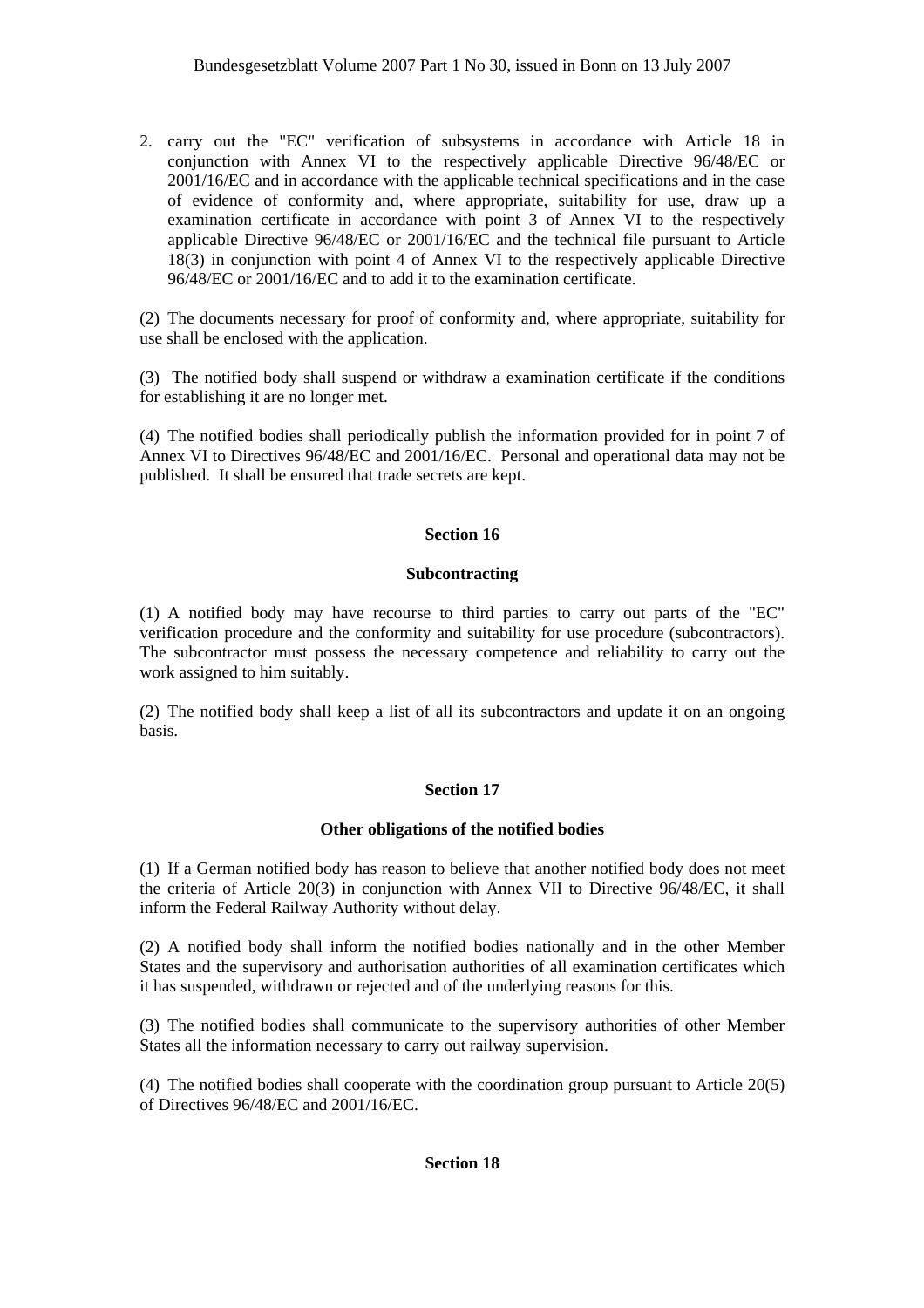### **Transfer procedure for notified bodies**

(1) The application for transfer of the tasks of a notified body shall be addressed in writing to the Federal Railway Authority. If the latter provides for standards or forms, these shall be used.

(2) The transfer shall be made by written decision showing the nature and scope of the verification competence of the notified body. The Commission shall be informed of this.

### **Section 19**

#### **Withdrawal, cancellation**

(1) The transfer of the tasks of a notified body shall be withdrawn if it becomes known that the criteria listed in Annex VII to Directive 96/48/EC were not met.

(2) The transfer of the tasks of a notified body shall be cancelled if subsequently the conditions for transfer have lapsed. The Commission shall be informed of this.

(3) The provisions under the law governing administrative procedures on withdrawal and calculation shall be unaffected.

### **Part 6**

### **Register of rolling stock**

### **Section 20**

# **Content of the register of rolling stock**

- (1) The register of rolling stock shall contain the following information:
- 1. the alphanumerical rolling stock code assigned pursuant to Section 6, paragraph 9,
- 2. the "EC" declaration of verification and the name and address of the issuing body,
- 3. the name and business address of the keeper of the rolling stock and the owner of the rolling stock,
- 4. operating restrictions with regard to the technical or territorial usability of the rolling stock, insofar as these are shown in the authorisations or other measures by the authorities,
- 5. the maintenance schedule for the rolling stock and
- 6. the information arising from the respective applicable technical specifications.

(2) New rolling stock shall be entered in the register without delay once the authorisation for putting into service has been granted.

(3) Railways and keepers of rolling stock shall communicate to the registration authority the necessary information in accordance with paragraph 1 concerning their rolling stock already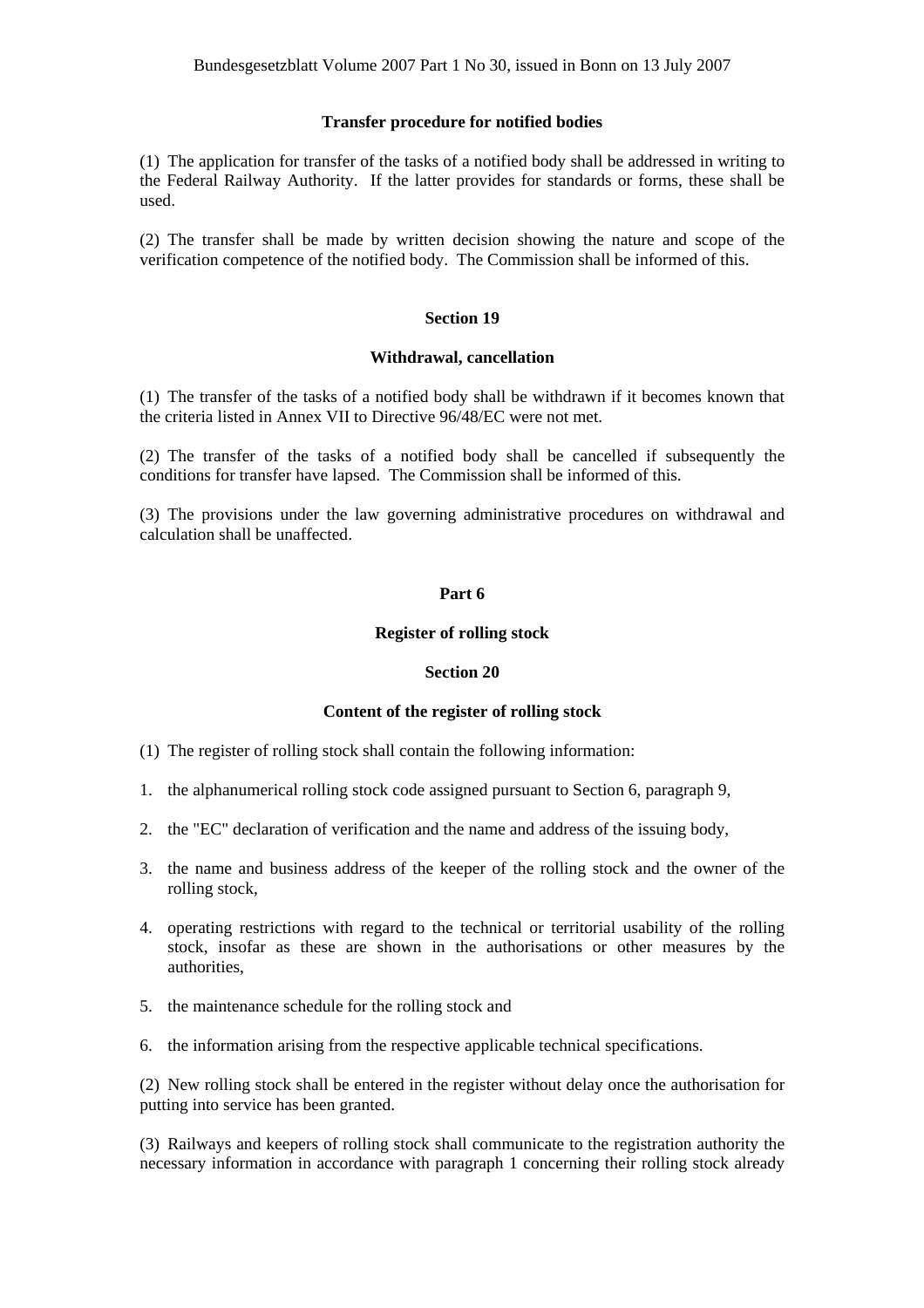in operation on 14 July 2007 in a format determined by the registration authority by 1 August 2008. The registration authority shall enter this in the register without delay.

(4) Railways and keepers of rolling stock shall be required to notify the registration authority without delay of changes of the information entered in the register and of scrapings concerning their rolling stock. The registration authority shall undertake the necessary changes in the register of rolling stock.

(5) The information contained in the register of rolling stock shall be deleted one year at the latest following the scrapping of the rolling stock.

#### **Section 21**

#### **Access to the register of rolling stock**

(1) At the request of the investigation authority pursuant to Section 5, paragraph 1f of the *Allgemeines Eisenbahngesetz* (General Railway Act) or a safety authority or investigation body within the meaning of Directive 2004/49/EC of another Member State, the registration authority shall transmit to the latter the information stored in the register of rolling stock insofar as this is necessary for the activity of the requesting body.

(2) On the application of the regulatory body within the meaning of Directive 2001/14/EC of the European Parliament and of the Council of 26 February 2001 on the allocation of railway infrastructure capacity and the levying of charges for the use of railway infrastructure and safety certification (OJ L 75, p. 29), last amended by Directive 2004/49/EC of the European Parliament and of the Council of 29 April 2004 on safety on the Community's railways (OJ L 164, p. 44; L 220, p. 16), the European Railway Agency, railways, keepers or owners rolling stock, the registration authority shall provide information from the register of rolling stock if the applicant shows credibly a justified interest and there are no grounds for the assumption that the person concerned has a predominant legitimate interest in the exclusion of the information.

#### **Part 7**

### **Final provisions**

#### **Section 22**

#### **Administrative offences**

(1) A person shall be in breach of the regulations within the meaning of Section 28, paragraph 1, point 6(a) of the *Allgemeines Eisenbahngesetz* (General Railways Act) who, intentionally or negligently

- 1. puts a structural subsystem into service or undertakes major upgrading or major renewal without authorisation pursuant to Section 6, paragraph 1, sentence 1 or Section 9, paragraph 1, sentence 1,
- 2. contrary to Section 10, paragraph 1, places a constituent referred to there on the market.

(2) A person shall be in breach of the regulations within the meaning of Section 28, paragraph 1, point 6(b) of the *Allgemeines Eisenbahngesetz* (General Railways Act) who, intentionally or negligently, as a person responsible in the undertaking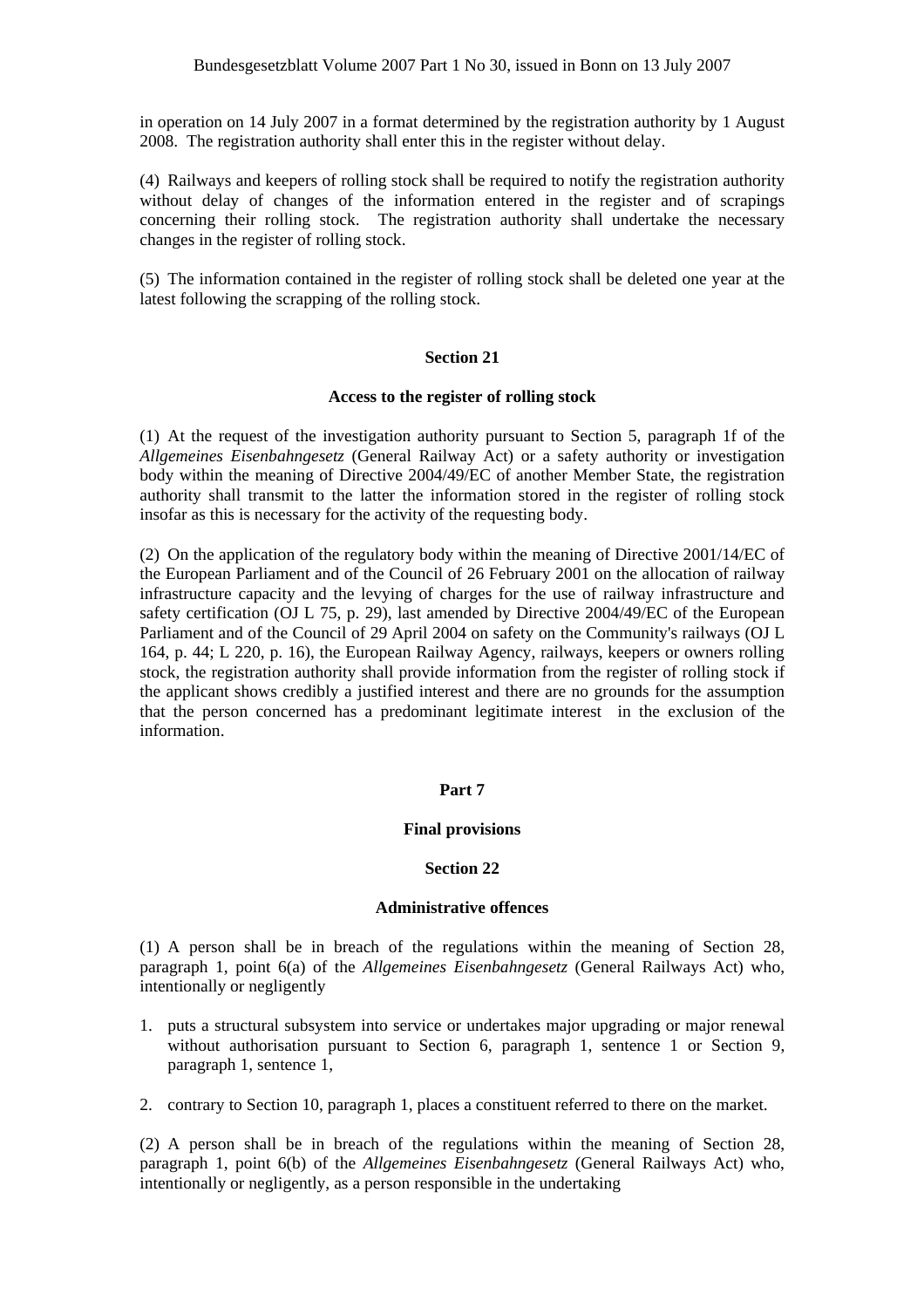- 1. contravenes a provision of Section 12, point 2, concerning a safety obligation referred to there or
- 2. contrary to Section 14, paragraph 1, sentence 1, fails to keep, or fails to keep for the prescribed period, the authorisation for putting into service or evidence referred to there.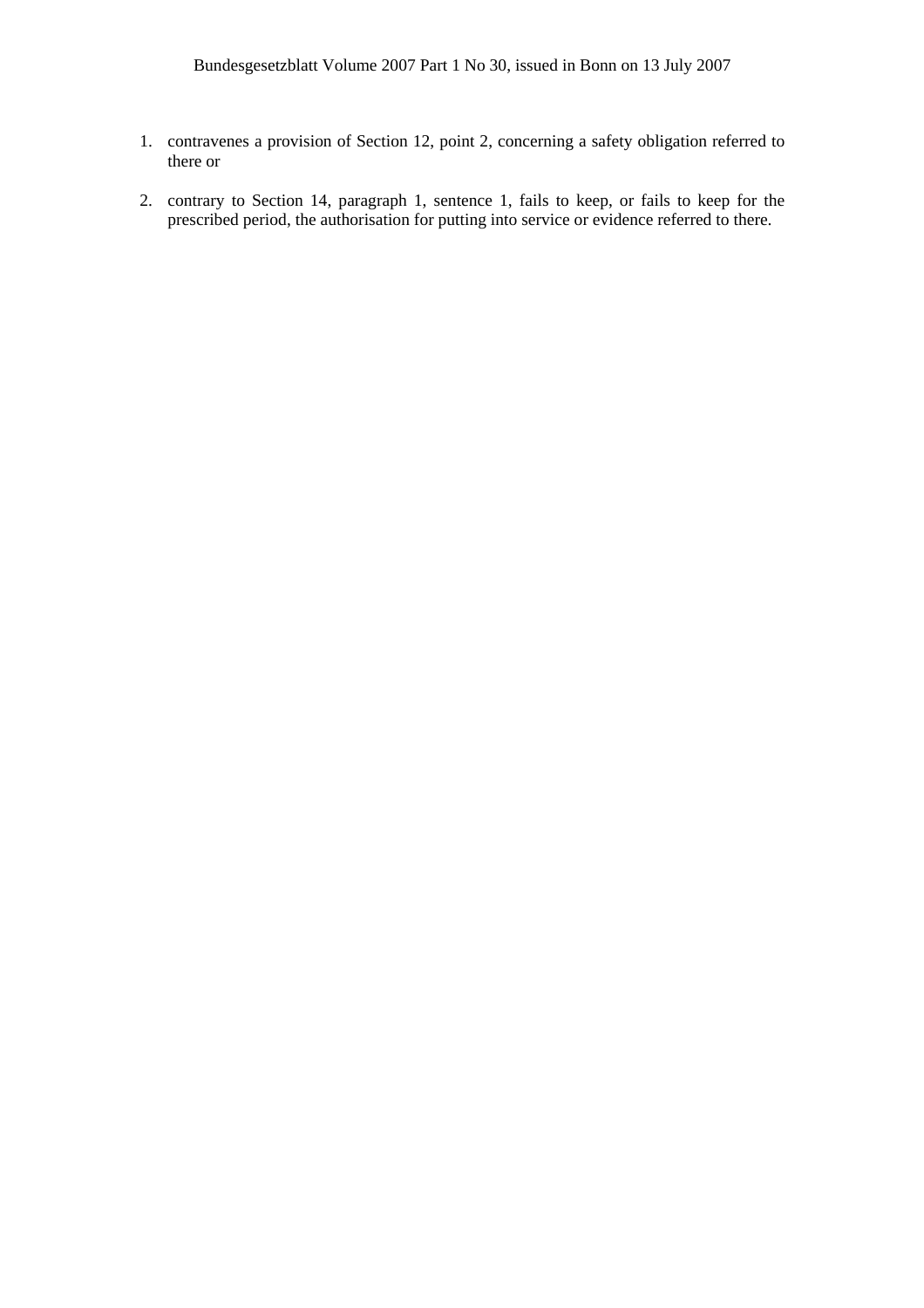**Annex 1** (relating to Section 1)

**Coverage of the Order**

High-speed railway lines Planned high-speed railway lines Upgraded lines for high-speed trains Conventional lines Planned conventional lines New technologies

Kilometres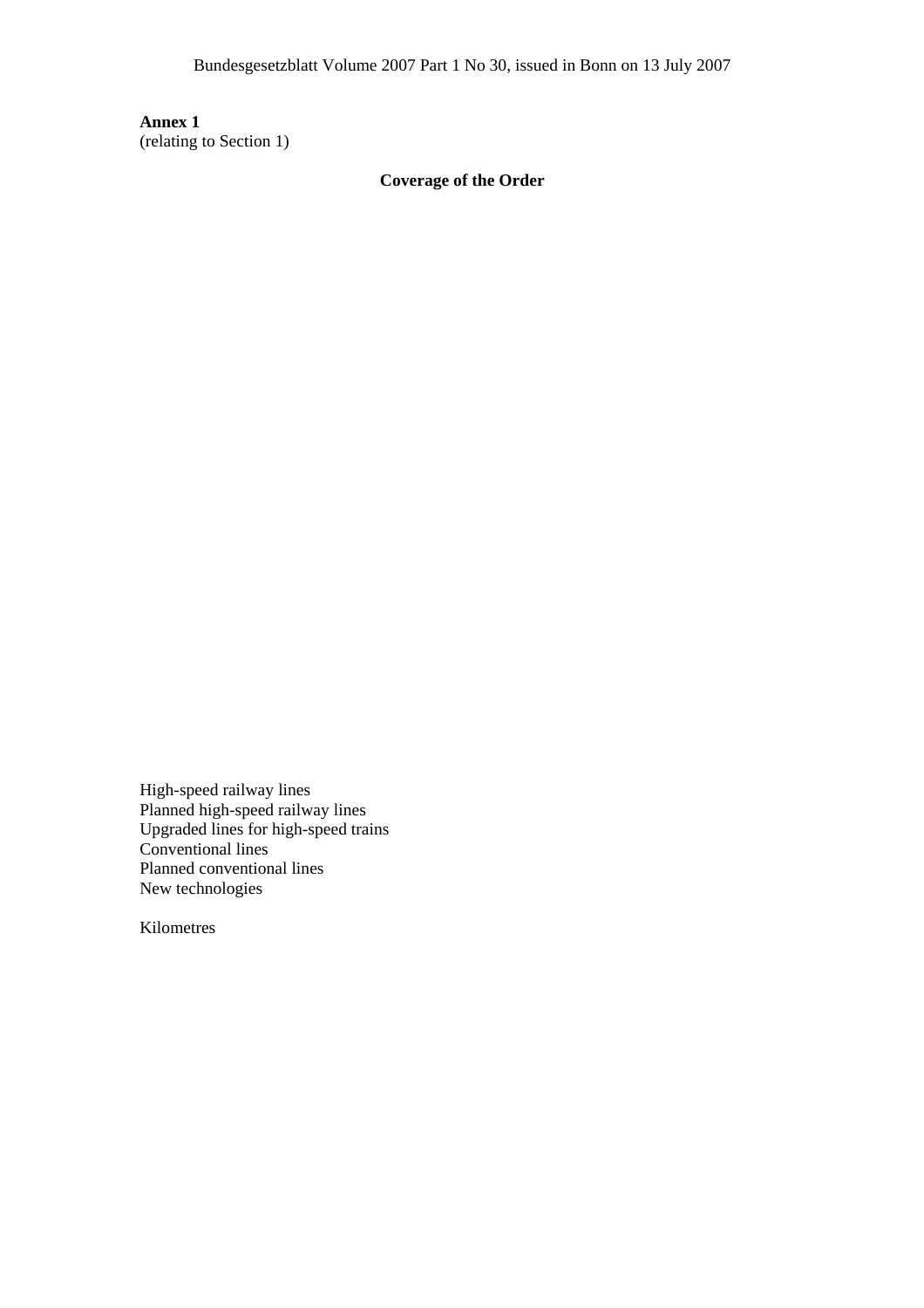**Annex 2** (relating to Section 4)

# **Implementation of Commission Decisions on the technical specifications for interoperability (TSIs)**

### **1. Infrastructure subsystem**

### **High-speed rail system**

- a) Commission Decision 2002/732/EC of 30 May 2002 concerning the TSI relating to the infrastructure subsystem (OJ L 245, p. 143; L 275, p. 5) applies to the infrastructure of the high-speed rail system.
- b) The "Infrastructure" TSI also applies to construction projects which, on commissioning the structural subsystem, are not yet equipped for use at speeds greater than 200 kilometres/hour, if the applicant requires the application.
- c) Requirements of the "Infrastructure" TSI on platform design are also to be met in stations and halts which do not lie directly on the tracks open to trains travelling at 200 kilometres/hour, insofar as trains of the high-speed rail system are scheduled to stop at them.
- d) Insofar as the Railway Construction and Operating Regulations contain far-reaching requirements concerning compliance with the essential requirements, these are decisive.

### **2. Rolling stock subsystem**

# **2.1 High-speed rail system**

 Commission Decision 2002/735/EC of 30 May 2002 concerning the "Rolling Stock" TSI (OJ L 245, p. 402; L 275, p. 13) is applicable to linked rolling stock of the high-speed rail system referred to in the TSI as trains which in each case are designed for speeds of at least 200 kilometres/hour and are not separated as an operational unit.

# **2.2 Conventional rail system**

- a) Commission Decision 2006/66/EC of 23 December 2005 concerning the "rolling stock - noise" TSI (OJ 2006 L 37, p. 1) is applicable to power units, coaches and wagons.
- b) Commission Decision 2006/861/EC of 28 July 2006 concerning the "rolling stock freight wagons" TSI (OJ L 344, p. 1) is applicable to freight wagons.

# **3. Energy subsystem**

# **High-speed rail system**

 Commission Decision 2002/733/EC of 30 May 2002 concerning the "Energy" TSI (OJ L 245, p. 280; L 275, p.8) is applicable to

- a) fixed installations of the railway energy supply for electric traction,
- b) pantographs of the rolling stock of the high-speed rail system and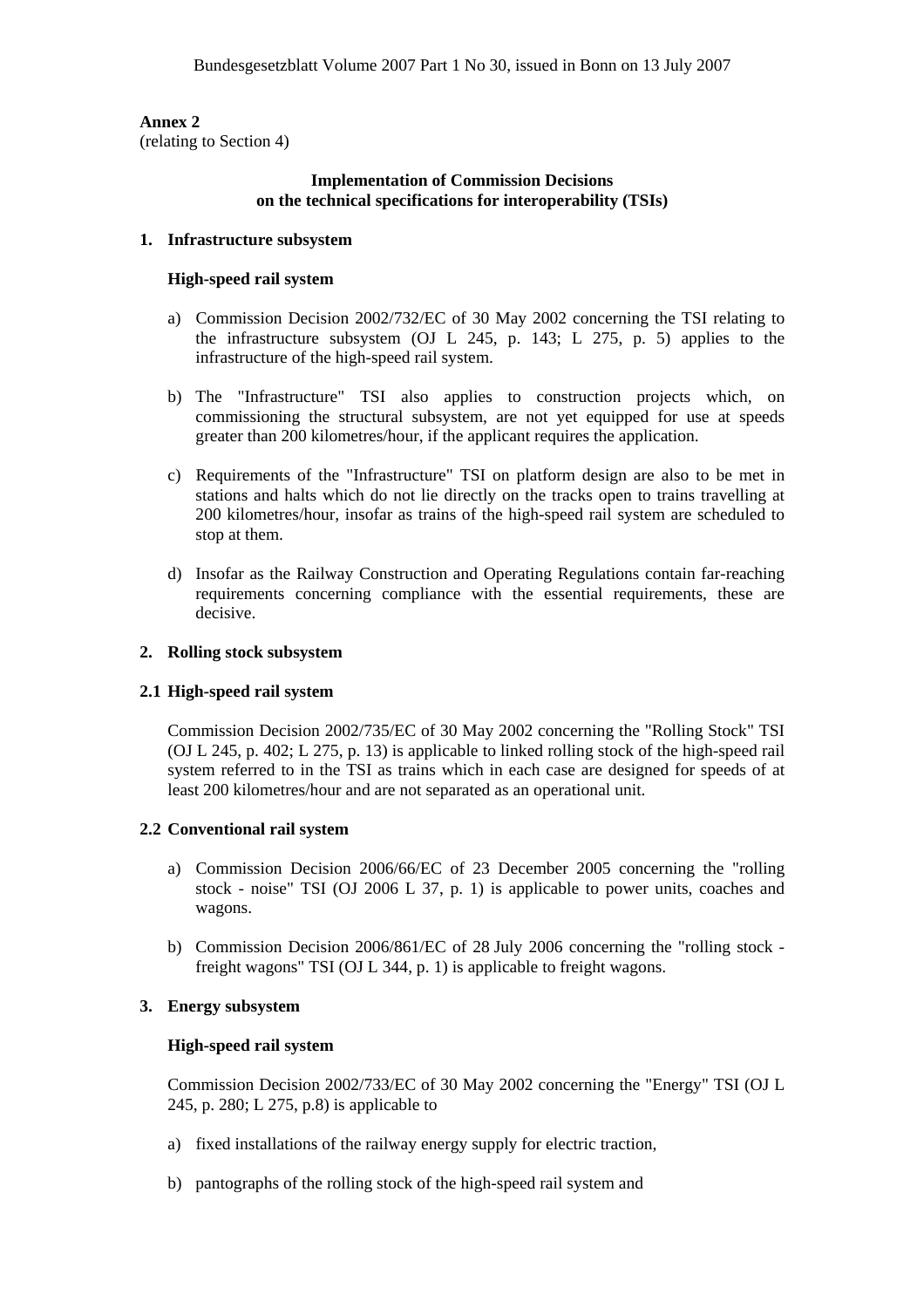c) the interaction between overhead contact line and pantograph.

# **4. Command control and signalling subsystem**

### **4.1 High-speed rail system**

 Commission Decision 2002/731/EC of 30 May 2002 concerning the "Control-command and signalling" TSI (OJ L 245, p. 37; L 275, p. 3), amended by Commission Decision 2004/447/EC of 29 April 2004 (OJ L 155, p. 69; L 193, p. 53) and Commission Decision 2006/860/EC of 7 November 2006 concerning the "Control-command and signalling" TSI (OJ L 243, p. 1) is applicable to the maintenance of infrastructure and rolling stock of trains of the high-speed rail system.

# **4.2 Conventional rail system**

 Commission Decision 2006/679/EC of 28 March 2006 concerning the "Control-command and signalling" TSI (OJ L 284, p. 1), last amended by Commission Decision 2006/860/EC of 7 November 2006 concerning the "Control-command and signalling" TSI (OJ L 243, p. 1) is applicable to the infrastructure and rolling stock of trains of the conventional rail system.

### **5. Transport operation and control subsystem**

### **5.1 High-speed rail system**

Commission Decision 2002/734/EC of 30 May 2002 concerning the "Operation" TSI (OJ L 245, p. 370; L 275, p. 11) is applicable to the management in the high-speed rail system.

# **5.2 Conventional rail system**

 Commission Decision 2006/920/EC of 11 August 2006 concerning the "Traffic Operation and Management" TSI is applicable to the management in the conventional rail system.

### **6. Maintenance subsystem**

#### **High-speed rail system**

 Commission Decision2002/730/EC of 30 May 2002 concerning the "Maintenance" TSI (OJ L 245, p. 1; L 275, p. 1) is applicable to the maintenance of facilities and rolling stock of the trans-European high-speed rail system.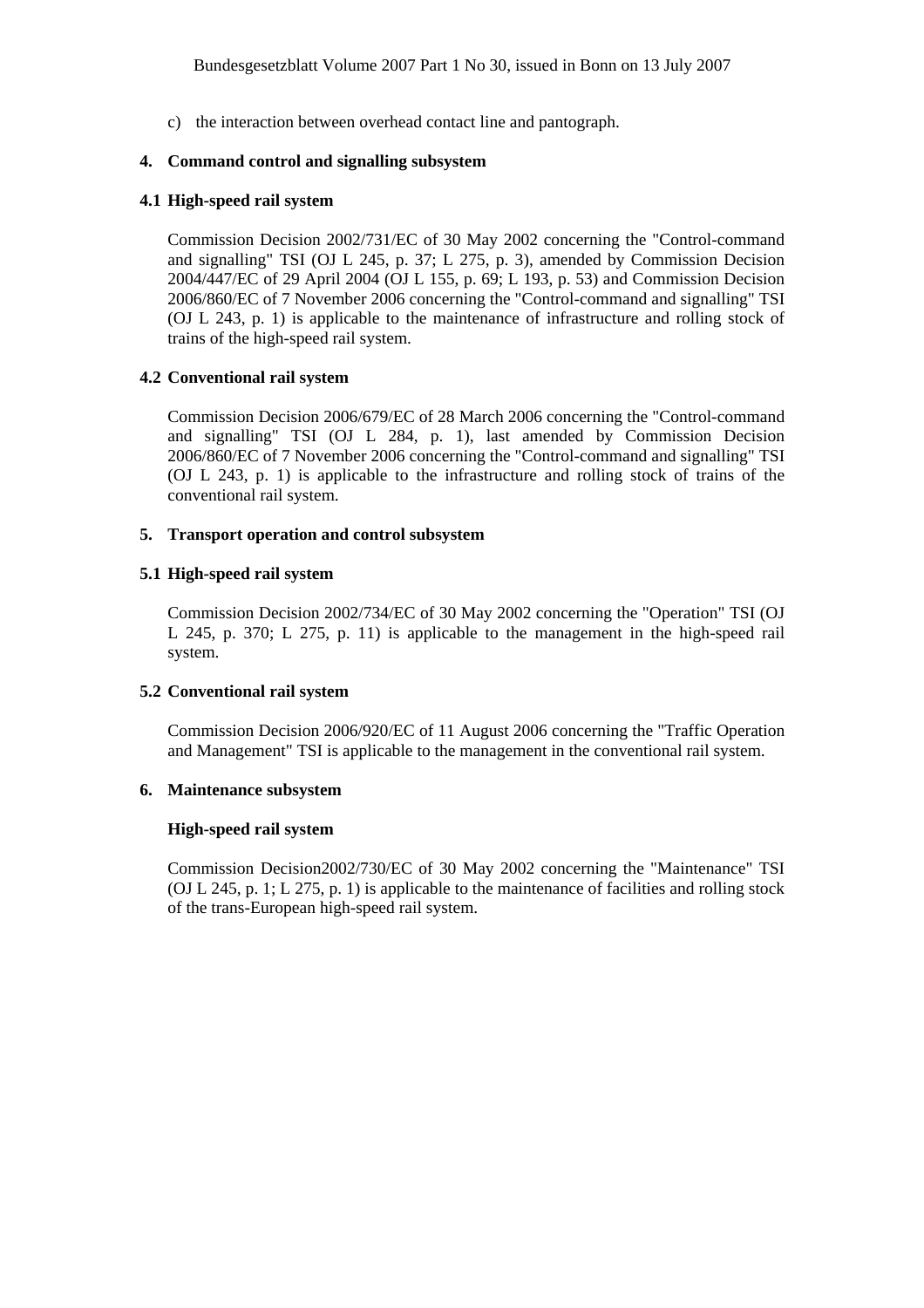**Annex 3**

(relating to Section 9, paragraph 3)

# **Measures to be classified as major renewals or upgrades**

Generally speaking, renewals or upgrades are considered to be major if the project costs, or in the case of infrastructure measures the construction costs, exceed EUR 1 million.

Measures involving project or construction costs of less than EUR 0.4 million do not constitute major renewals or upgrades.

In addition, the following measures are considered to be major renewals or upgrades:

# **A. Infrastructure subsystem**

The following are considered as major upgrades or renewals:

- 1. Changes to lines and tracks laid in stations or lines to processing facilities and storage sidings and changes to train formation facilities, where more than 400 m of track or more than two points are affected;
- 2. Changes to intermodal transport terminals (facilities and tracks) which increase the handling capacity by more than 10%;
- 3. Renewal of bridges, superstructures or abutments;
- 4. Structural measures in underground stations which arise from a changed fire protection concept;
- 5. Increase in speed by at least 10% through:
- 5.1 change to the layout or distance between track centres,
- 5.2 change to safety of level crossings,
- 5.3 fitness for the use by tilting rolling stock
- 6. Increase in the load-bearing capacity or the superstructure and works above 225 kN (22.5 t) by:
- 6.1 installation of protective layers or base courses,
- 6.2 renewal of superstructures,
- 6.3 change to the type of track superstructure system.

# **B. Energy subsystem**

The following are considered as major upgrades or renewals:

- 1. Measures to overhead contact lines which extend for more than one tension length per track;
- 2. Measures to feeding system relating to a supply section or a substation, if the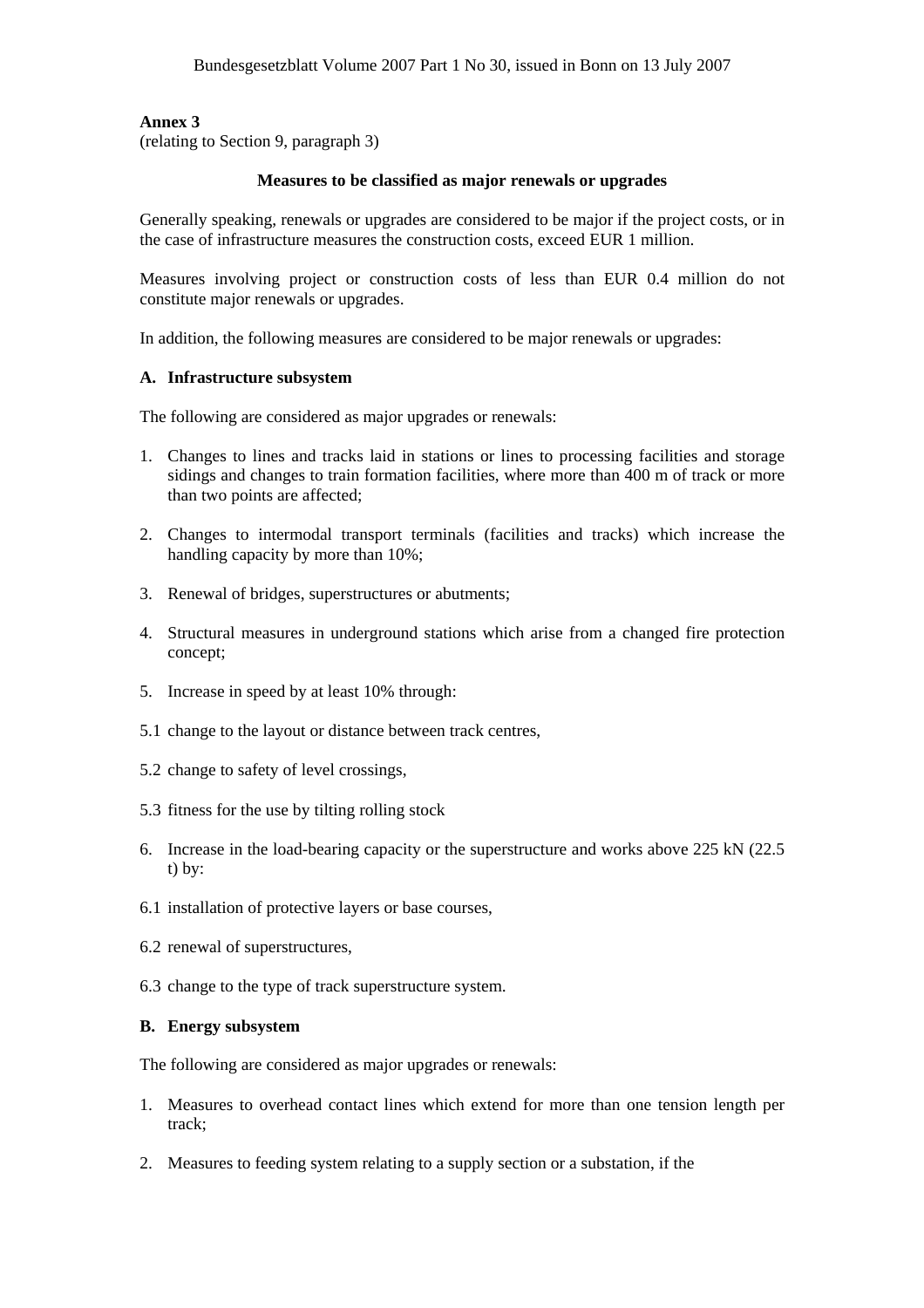- 2.1 type of supply (centralised or decentralised),
- 2.2 the voltage,
- 2.3 the frequency,
- 2.4 the protective function (including interface to rolling stock) is changed or
- 2.5 the performance is increased by more than 35%.

# **C. Command control and signalling subsystem**

The following are considered as major upgrades or renewals:

- 1. Measures within other subsystems listed in this Annex, on the basis of which the projection and system data of interoperability constituents and other safety systems (e.g. interlocking) must be changed;
- 2. Functional changes to line or station safety installations and rolling stock installations
- 2.1 in connection with an advanced ETCS specification;
- 2.2 in which risk acceptance values of an approved risk analysis are exceeded;
- 2.3 to class B systems according to a TSI listed in point 4 of Annex 2 which affects the notified requirements of these technologies;
- 2.4 to certified subsystems, through which an update of the safety and function analyses becomes necessary;
- 2.5 to safety systems (e.g. interlocking) which invalidate previous coherence testing with regard to existing safety and function analyses.

# **D. Rolling stock subsystem**

The following are considered as major upgrades or renewals

1.

\*\*\*\* TO BE COMPLETED LATER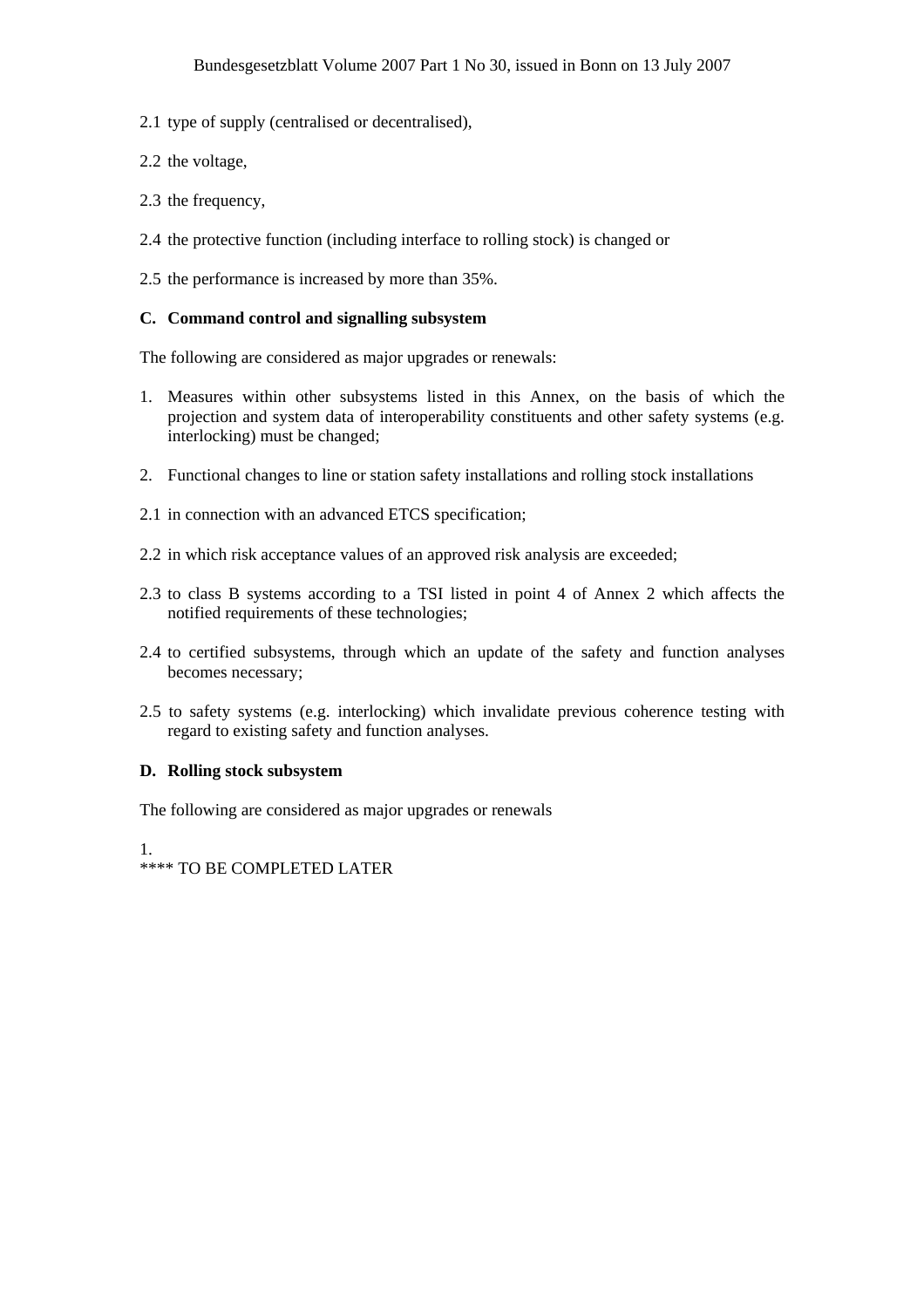### **Article 2**

# *Verordnung über die Sicherheit des Eisenbahnsystems*  **(Order on Safety of the Railway System) (***Eisenbahn-Sicherheitsverordnung* **(Railway Safety Order) – EsiV)**

#### **Section 1**

### **Scope**

This Order shall apply to standard gauge public railways, insofar as they do not operate regional networks or service facilities or are regional railways.

#### **Section 2**

#### **Definitions**

For the purpose of this Order, the following definitions shall apply:

- 1. "Safety rules" means all rules containing requirements to ensure safety on the railways and applying to more than one railway, irrespective of which body lays down these rules;
- 2. "Technical specifications for interoperability" (TSIs) means the specifications within the meaning of Chapter II of Council Directive 96/48/EC of 23 July 1996 on the interoperability of the trans-European high-speed rail system (OJ L 235, p. 6) and Directive 2001/16/EC of the European Parliament and of the Council of 19 March 2001 on the interoperability of the conventional rail system (OJ L 110, p. 1), in each case last amended by Directive 2004/50/EC of the European Parliament and of the Council of 29 April 2004 (OJ L 164, p. 114; L 220, p. 40) by which each subsystem or part subsystem is covered in order to meet the essential requirements and to ensure interoperability.

#### **Section 3**

### **Safety rules**

(1) The Federal Ministry of Transport, Building and Urban Affairs shall notify the Commission of all safety rules established before 14 July 2007 and subsequently within the meaning of Annex II to Directive 2004/49/EC of the European Parliament and of the Council of 29 April 2004 on safety on the Community's railways and amending Council Directive 95/18/EC on the licensing of railway undertakings and Directive 2001/14/EC on the allocation of railway infrastructure capacity and the levying of charges for the use of railway infrastructure and safety certification (OJ L 164, p. 44; L 220, p. 16), indicating their area of application.

(2) Railways shall notify the safety authority in writing without delay of any amendment to the safety rules within the meaning of Annex II to Directive 2004/49/EC which they have established and already notified pursuant to paragraph 1. Sentence 1 shall apply mutatis mutandis for the notification of safety rules adopted by the Länder as regulations or administrative provisions.

(3) The Federal Ministry of Transport, Building and Urban Affairs shall notify the Commission without delay of any amendment to the safety rules already notified in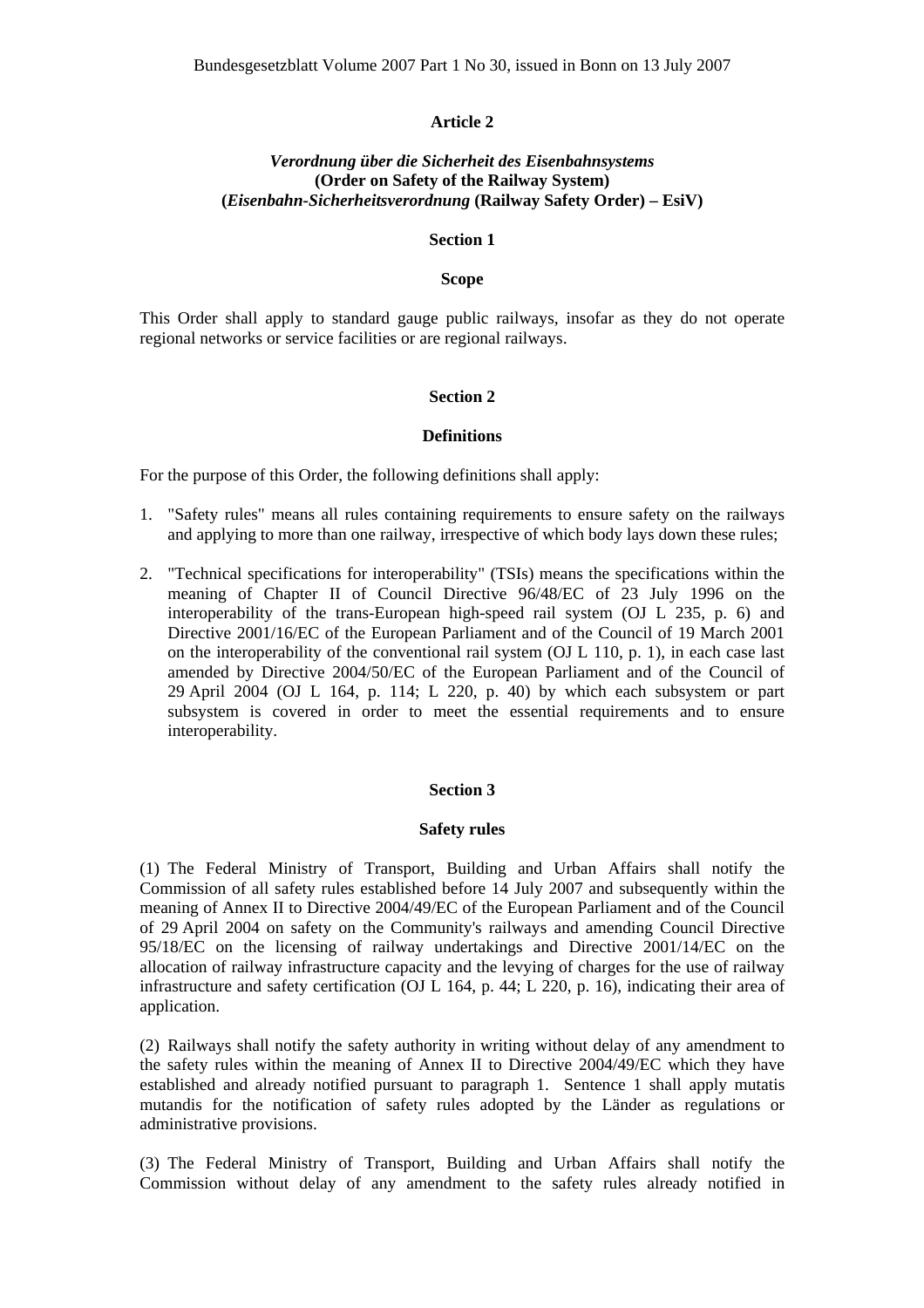accordance with paragraph 2, unless the rule is wholly relating to the implementation of technical specifications for interoperability.

(4) As soon as the common safety targets within the meaning of Article 1(e) of Directive 2004/49/EC have been adopted following a procedure in accordance with Article 7 of Directive 2004/49/EC, a railway may not establish and implement a new safety rule which exceeds the safety requirements arising from the common safety targets

- 1. until the procedure for this purpose pursuant to Article 8(6) and (7) of Directive 2004/49/EC (EC participation procedure) has been completed or
- 2. if the Commission decision on this subject is unfavourable.

The railway shall submit the draft safety rule to the safety authority. The latter shall send it via the Federal Ministry of Transport, Building and Urban Affairs to the Commission and shall inform the railway of the outcome of the EC participation procedure.

# **Section 4**

# **Application for safety certificates and safety authorisations**

(1) Applications for the issuing of safety certificates and safety authorisations shall be submitted in German.

(2) The safety authority shall make guidelines for the submission of applications available to applicants free of charge, explaining the requirements for safety certificates and safety authorisations and listing the documents to be submitted.

# **Section 5**

# **Obligations to inform**

(1) Following the revocation of a national certificate within the meaning of Section 7a, paragraph 4, of the *Allgemeines Eisenbahngesetz* (General Railway Act), the safety authority shall without delay inform the safety authority of the other Member State which has issued the safety certificate on which the national certificate is based of its decision.

(2) The safety authority shall inform the European Railway Agency (Agency) within one month of the issue, renewal, amendment or revocation of safety certificates referred to in Section 7a, paragraph 2, point 1 and of safety authorisations referred to in Section 7c, paragraph 2, point 1 in conjunction with Section 7b of the *Allgemeines Eisenbahngesetz*  (General Railway Act). The communication shall state the name and address of the railway undertaking, the issue date, scope and validity of the safety certificate or safety authorisation and, in case of revocation, the reasons for this.

# **Section 6**

# **Safety report**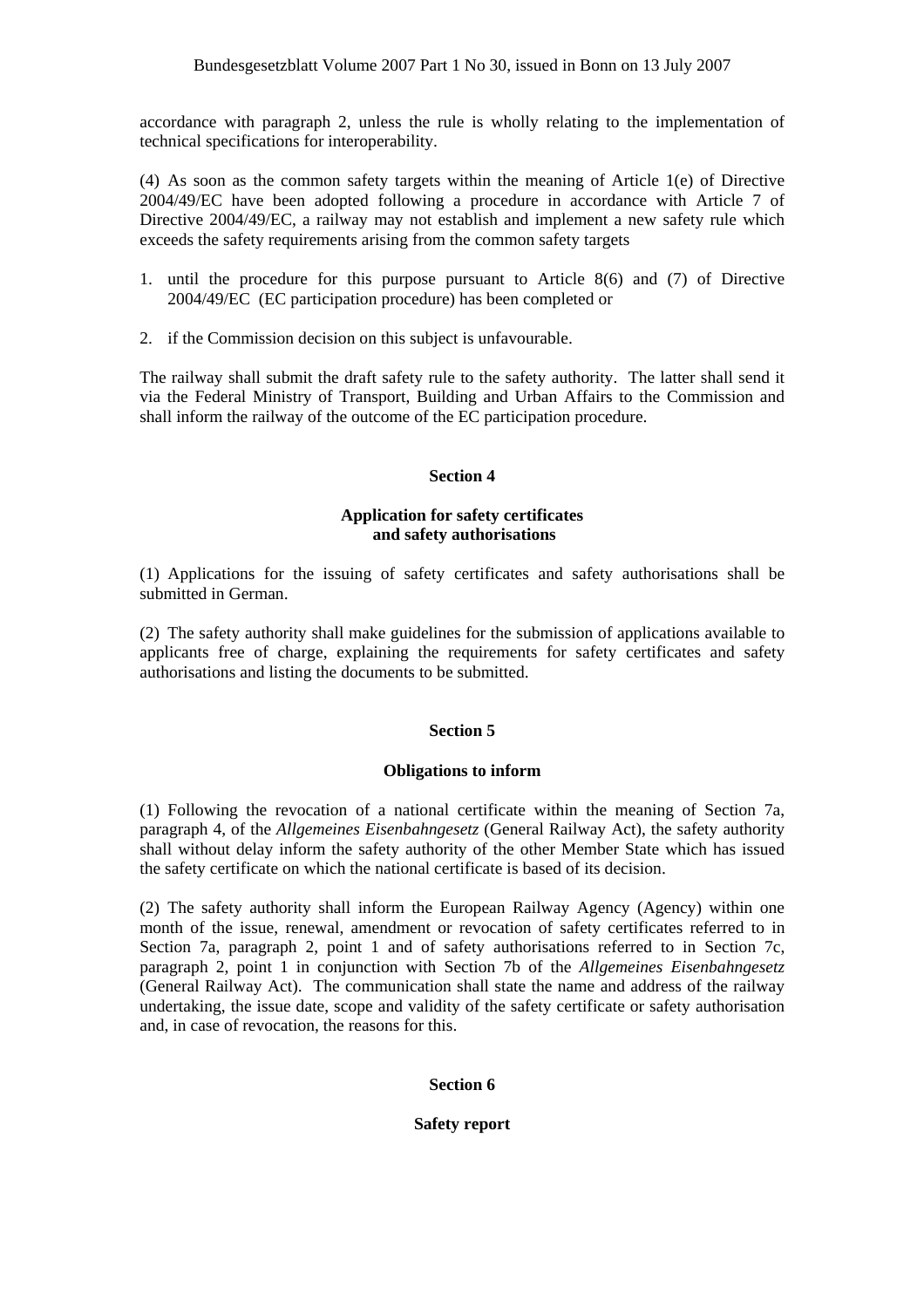Railways needing a safety certificate or safety authorisation shall be required to submit to the safety authority before 30 June each year a written safety report in accordance with sentence 2 relating to the preceding calendar year. The safety report shall contain:

- 1. information on how in relation to the undertaking concerned the targets for the maintenance and enhancement of safety within the meaning of point 2(b) of Annex III to Directive 2004/49/EC are met and the plans referred to there for reaching these targets;
- 2. the development of the common safety indicators as laid down in Annex I to Directive 2004/49/EC in relation to the undertaking concerned;
- 3. the results of the internal safety auditing;
- 4. observations of dangerous incidents in railway operations which were investigated by the investigation authority competent for the investigation of serious accidents in railway operation and the measures taken as a result.

# **Section 7**

# **Annual report**

(1) Each year the safety authority shall publish an annual report concerning its activities in the preceding year and send it to the Agency by 30 September each year at the latest.

- (2) The report shall contain information on:
- 1. the development of railway safety, including an aggregation of the common safety indicators laid down in Annex I;
- 2. important changes in legislation and administrative provisions concerning railway safety;
- 3. the enforcement of the provisions on safety certification and safety authorisation in general and
- 4. the carrying out of railway safety in general.

# **Section 8**

# **Administrative offences**

A person shall be in breach of the regulations within the meaning of Section 28, paragraph 1, point 6(b) of the *Allgemeines Eisenbahngesetz* (General Railways Act) who, intentionally or negligently, as a person responsible in the undertaking, contrary to Section 6, sentence 1, fails to submit the safety report or submits an incorrect, incomplete or late report.

# **Article 3**

**Verordnung über die Untersuchung gefährlicher Ereignisse im Eisenbahnbetrieb (Order on the investigation of dangerous incidents in rail transport operations) (Eisenbahn-Unfalluntersuchungsverordnung (Railway Accident Investigation Order – EUV)**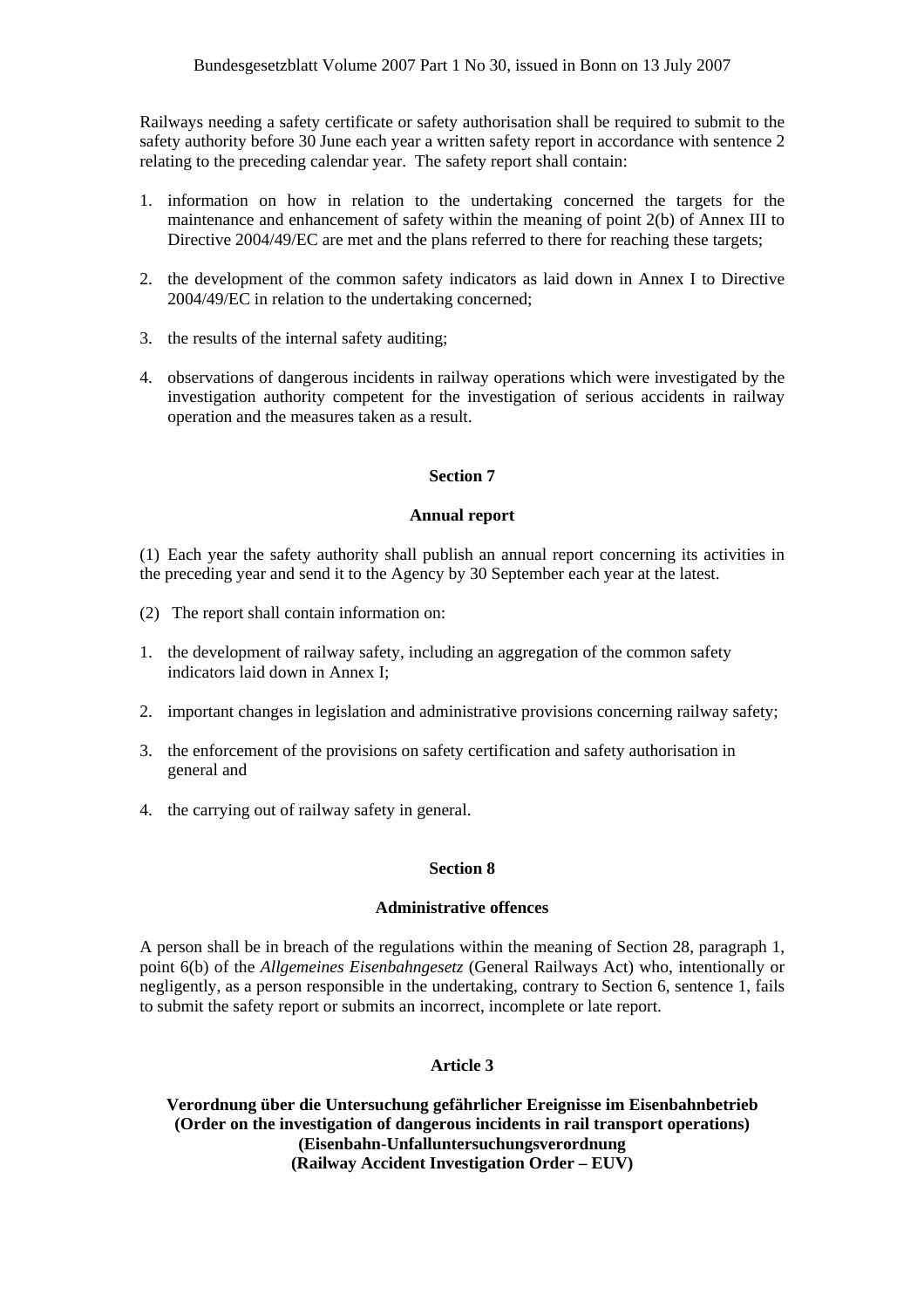### **Section 1**

### **Scope**

This Order shall apply to the investigation of dangerous incidents in rail transport operations, in so far as this is the responsibility of the Federal Government.

### **Section 2**

### **Obligation to investigate and to report**

(1) The purpose of the investigation of dangerous incidents in rail transport operations shall be to determine the causes, with a view to prevention of dangerous incidents and improvement of railway safety.

(2) The competent investigation authority shall carry out investigations after serious accidents in rail transport operations. In other cases, it may carry out investigations.

(3) Railway infrastructure undertakings shall report all dangerous incidents in rail transport operations to the Federal Railway Authority without delay. The investigation authority may lay down a specific form for reporting.

(4) The railways shall make available all information necessary for the investigation to the investigation authority.

### **Section 3**

#### **Cooperation with other Member States, the Agency and the Länder**

(1) If a railway undertaking with its registered office in another Member State is involved in a dangerous incident, the investigation authority of this Member State shall be notified by the competent investigation authority and it shall be permitted to cooperate in the investigation. Furthermore, cooperation of the investigatory body of another Member State in an investigation may occur if the dangerous incident cannot be clearly allocated to home or abroad or has occurred on the border.

(2) If the investigation authority competent for the investigation of serious accidents carries out an investigation, it shall inform the European Railway Agency (Agency) of this within one week of the start of the investigation. This notification shall state the date, time and place of the incident and the nature and consequences in terms of deaths, injuries and material damage.

(3) If a dangerous incident has occurred on a non-federally-owned railway infrastructure, the competent authorisation authority of the Land shall be informed of this without delay. The investigation shall be conducted in agreement with it.

# **Section 4**

#### **Measures at the accident site**

(1) Railway infrastructure undertakings shall be required to secure the accident site without delay and to cordon off access to unauthorised persons. The staff members of the competent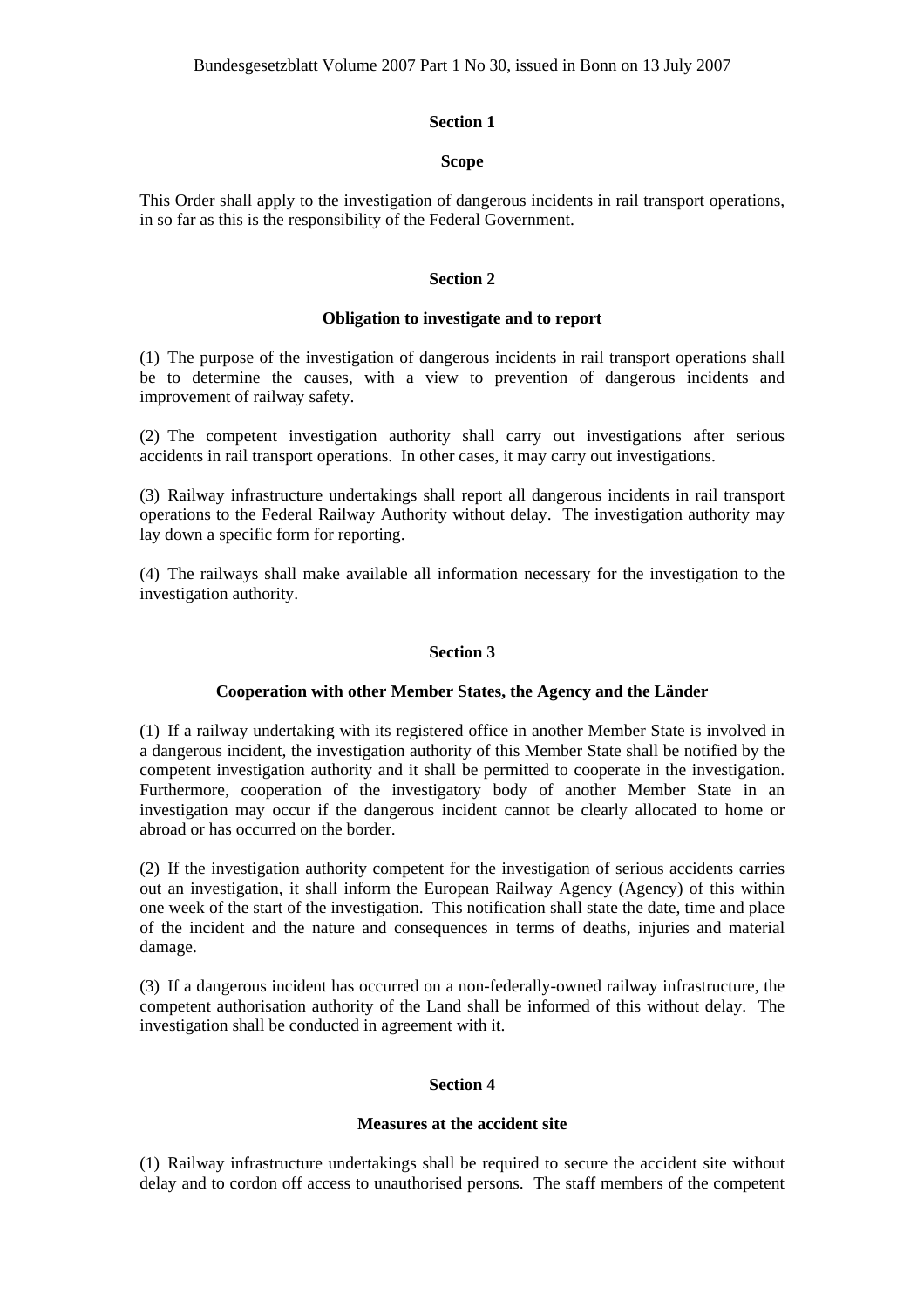investigation authority (investigator-in-charge) shall decide in agreement with the law enforcement agency, on access to the cordoned off accident site and on the opening up of the accident site, the rolling stock and their components and the cargo.

(2) The accident site, traces of the accident, rolling stock, rolling stock components and other content of the rolling stock may not be touched or changed until opening up by the investigator-in-charge.

- (3) The following shall not be affected by paragraphs 1 and 2
- 1. measures by the rescue and emergency services,
- 2. measures to prevent an immediately threatening danger,
- 3. extinguishing measures.

### **Section 5**

### **Investigation report**

(1) The investigation authority competent for the investigation of serious accidents shall keep the public informed regularly of its investigations of serious accidents or other dangerous incidents which could have led to dangerous accidents.

(2) The investigation authority competent for the investigation of serious accidents shall draw up an investigation report. The investigation report shall consider the prescriptive conditions set out in Annex V to Directive 2004/49/EC of the European Parliament and of the Council of 29 April 2004 on safety on the Community's railways and amending Council Directive 95/18/EC on the licensing of railway undertakings and Directive 2001/14/EC on the allocation of railway infrastructure capacity and the levying of charges for the use of railway infrastructure and safety certification (OJ L 164, p. 44; L 220, p. 16) and shall contain the safety recommendations made in connection with the investigation.

(3) Information in the investigation report which may be detrimental to the interests of internal or external safety shall be contained exclusively in a separate section of the report.

(4) The investigation authority competent for the investigation of serious accidents may point out

- 1. in writing to the railways, keepers, manufacturers, safety authority and emergency services and
- 2. by announcement on its Internet site to victims and their relatives and owners of damaged property, including their authorised representatives

that they may request the draft investigation report in writing, with the exception of the separate section of the report within the meaning of paragraph 3, and may comment in writing on the facts and conclusions relevant to establishing the causes within an appropriate period to be established by the competent investigation authority.

(5) The investigation report pursuant to paragraph 1 shall be completed within one year of the dangerous incident and shall be forwarded to the Agency. Parties concerned within the meaning of paragraph 4, point 1, shall be sent the report without the separate section of the